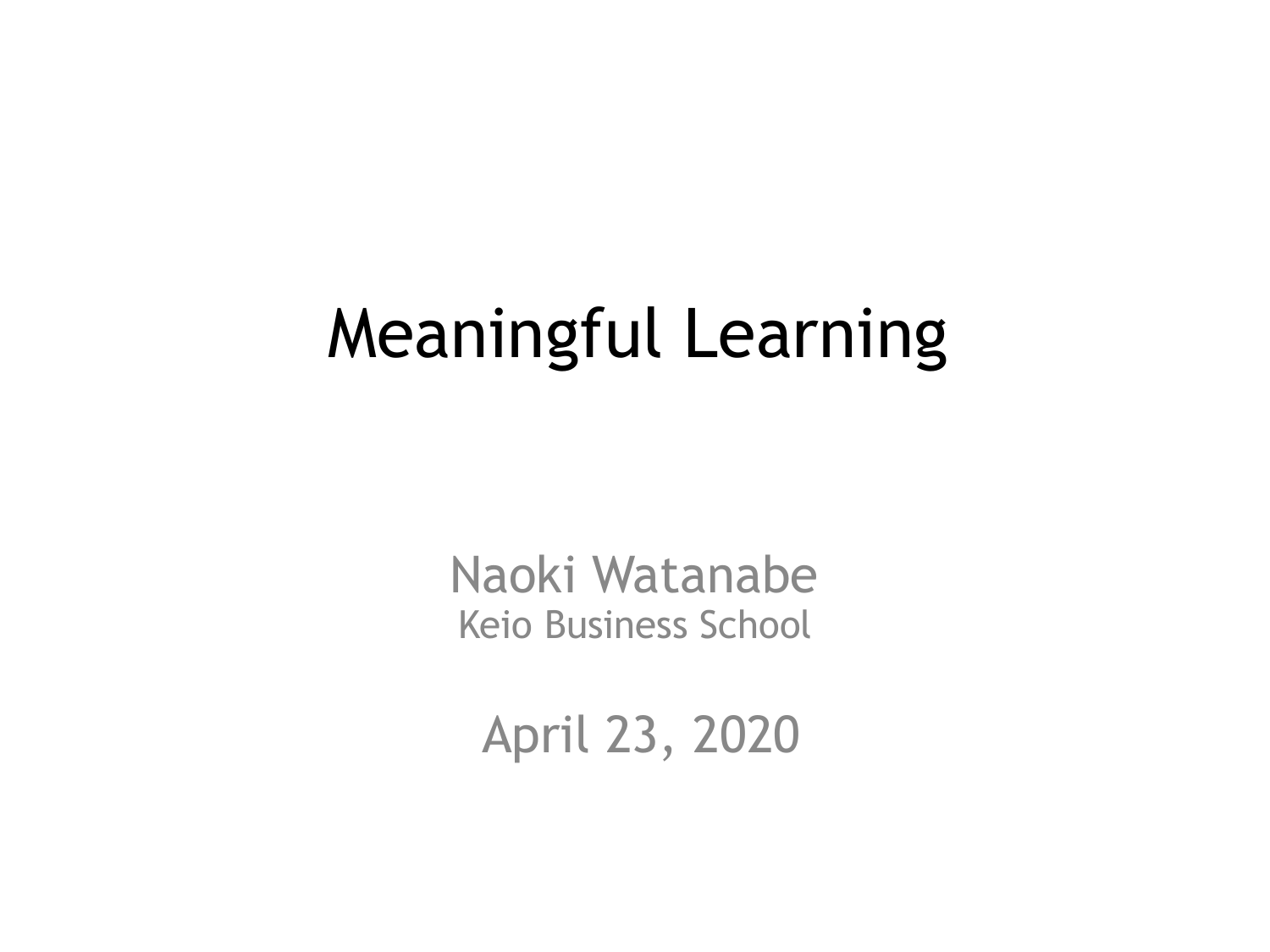Choose one of the following two vote apportionments for 4 members of a committee who decide how to allocate 120 points. The committee adopts a proposal if  $Q$  votes are voted in a favor. You have 30 seconds to choose.

| $\begin{array}{ c c c c }\hline \text{player} & \text{YOU} & \text{Player 2} \end{array}$ Player 4 |  |    |
|----------------------------------------------------------------------------------------------------|--|----|
| votes                                                                                              |  | V4 |

|       |    | $\begin{array}{ c c c c }\hline \text{player} & \text{YOU} & \text{Player 2} \end{array}$ Player 4 |                |    |
|-------|----|----------------------------------------------------------------------------------------------------|----------------|----|
| votes | W1 | W7                                                                                                 | W <sub>3</sub> | W4 |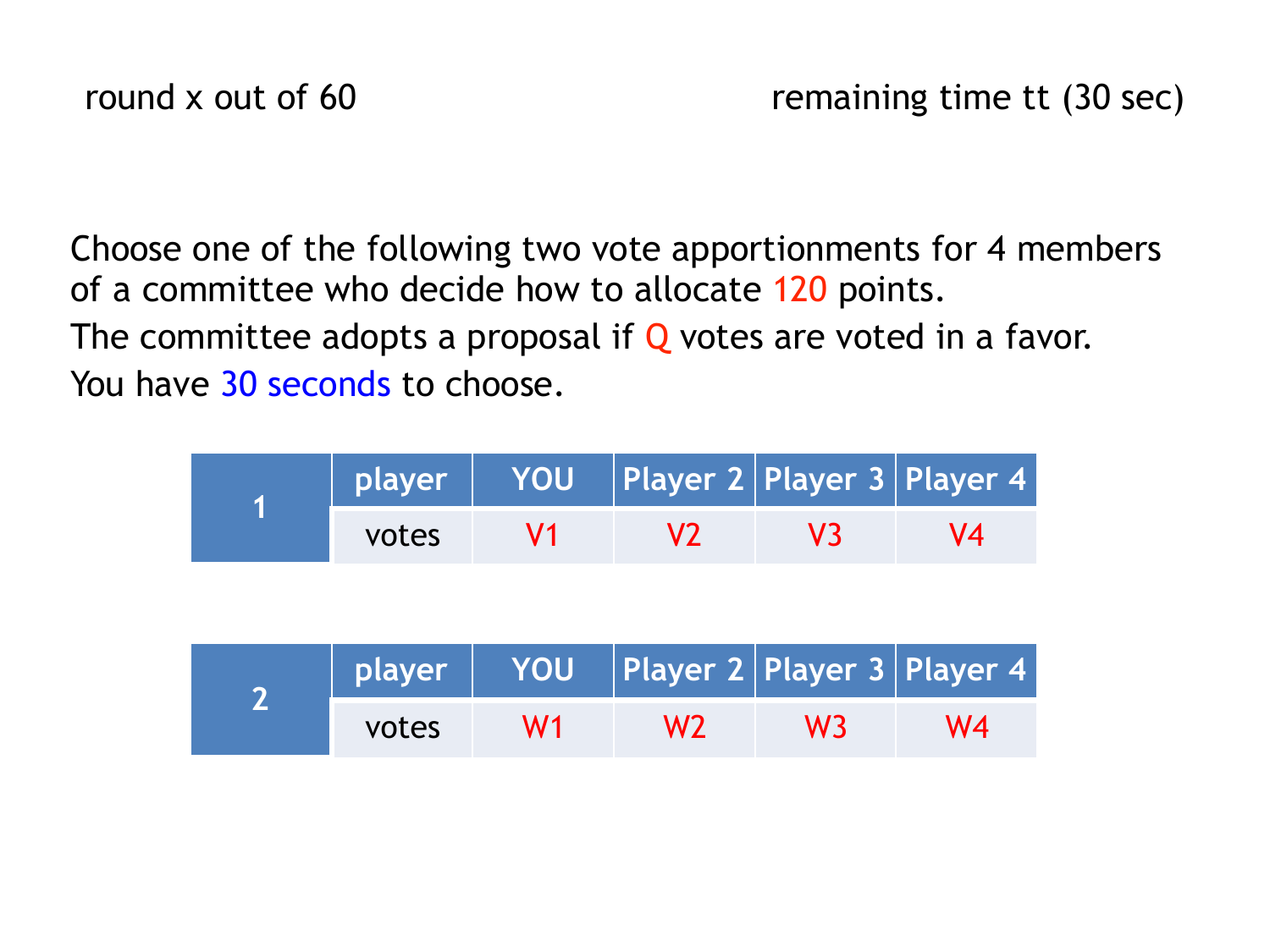### Information on a voting rule (not played actually)

- (1) Each member can propose an allocation or approve a proposal made by another member at any time (in continuous time), but only one proposal or approval is allowed at a time.
- (2) In proposing an allocation or approving a proposal, all the votes each member has will be cast to support the proposal or approval.
- (3) The first proposal which obtains the quota or more votes is adopted.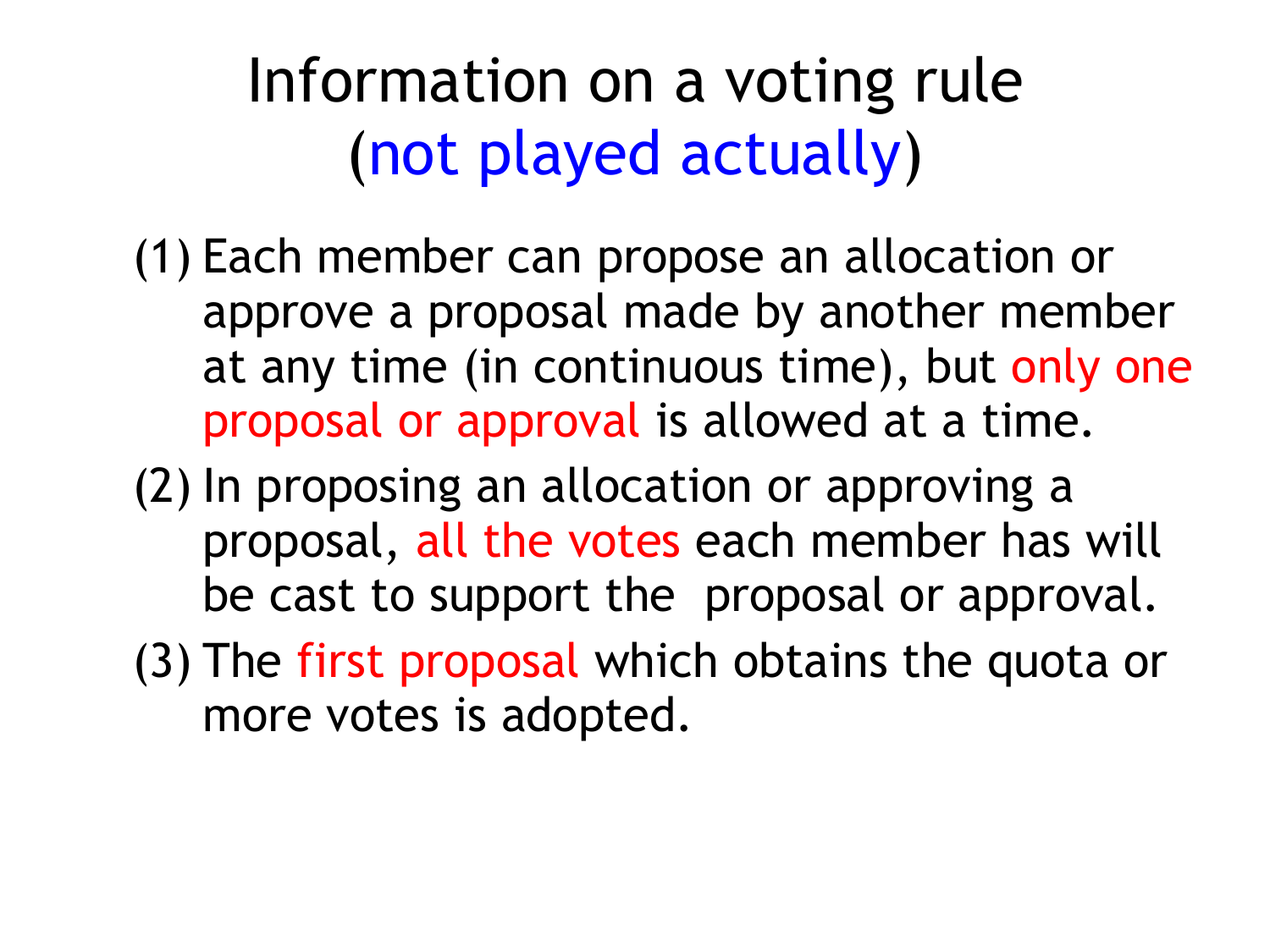Choose one of the following two vote apportionments for 4 members of a committee who decide how to allocate 120 points. The committee adopts a proposal if 14 votes are voted in a favor. You have 30 seconds to choose.

|       |  | $\begin{array}{ c c c c }\hline \text{player} & \text{YOU} & \text{Player 2} \end{array}$ Player 4 $\begin{array}{ c c c }\hline \end{array}$ |
|-------|--|-----------------------------------------------------------------------------------------------------------------------------------------------|
| votes |  |                                                                                                                                               |

|       |  | player   YOU   Player 2   Player 3   Player 4 |
|-------|--|-----------------------------------------------|
| votes |  |                                               |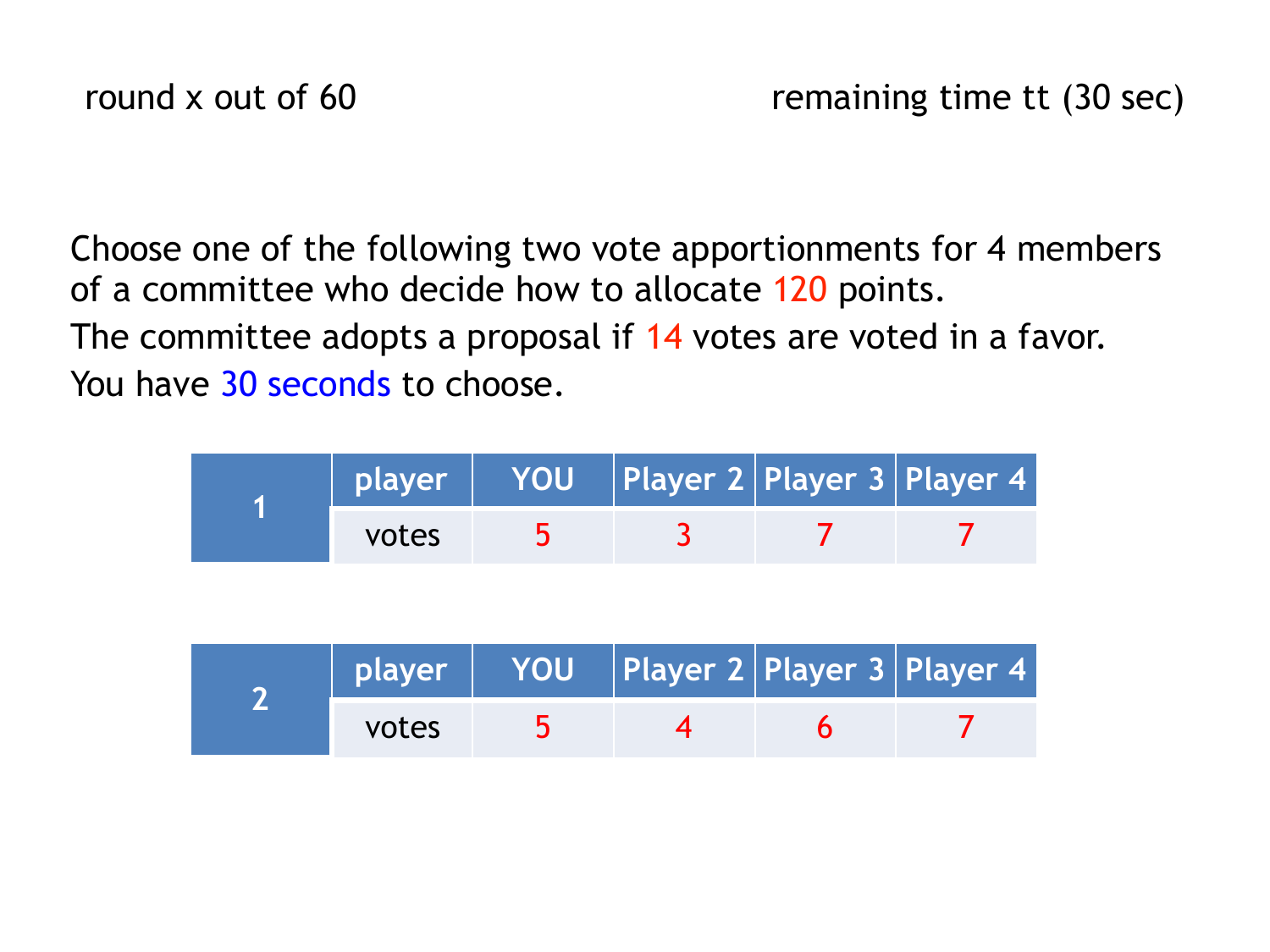• You chose the following distribution of votes.

|       | player   YOU  Player 2  Player 3  Player 4 |  |
|-------|--------------------------------------------|--|
| votes |                                            |  |

| Player        | YOU | $\vert \ \vert$ Player 2 $\vert \ \vert$ Player 3 $\vert \ \vert$ Player 4 $\vert$ |  |
|---------------|-----|------------------------------------------------------------------------------------|--|
| <b>Points</b> |     |                                                                                    |  |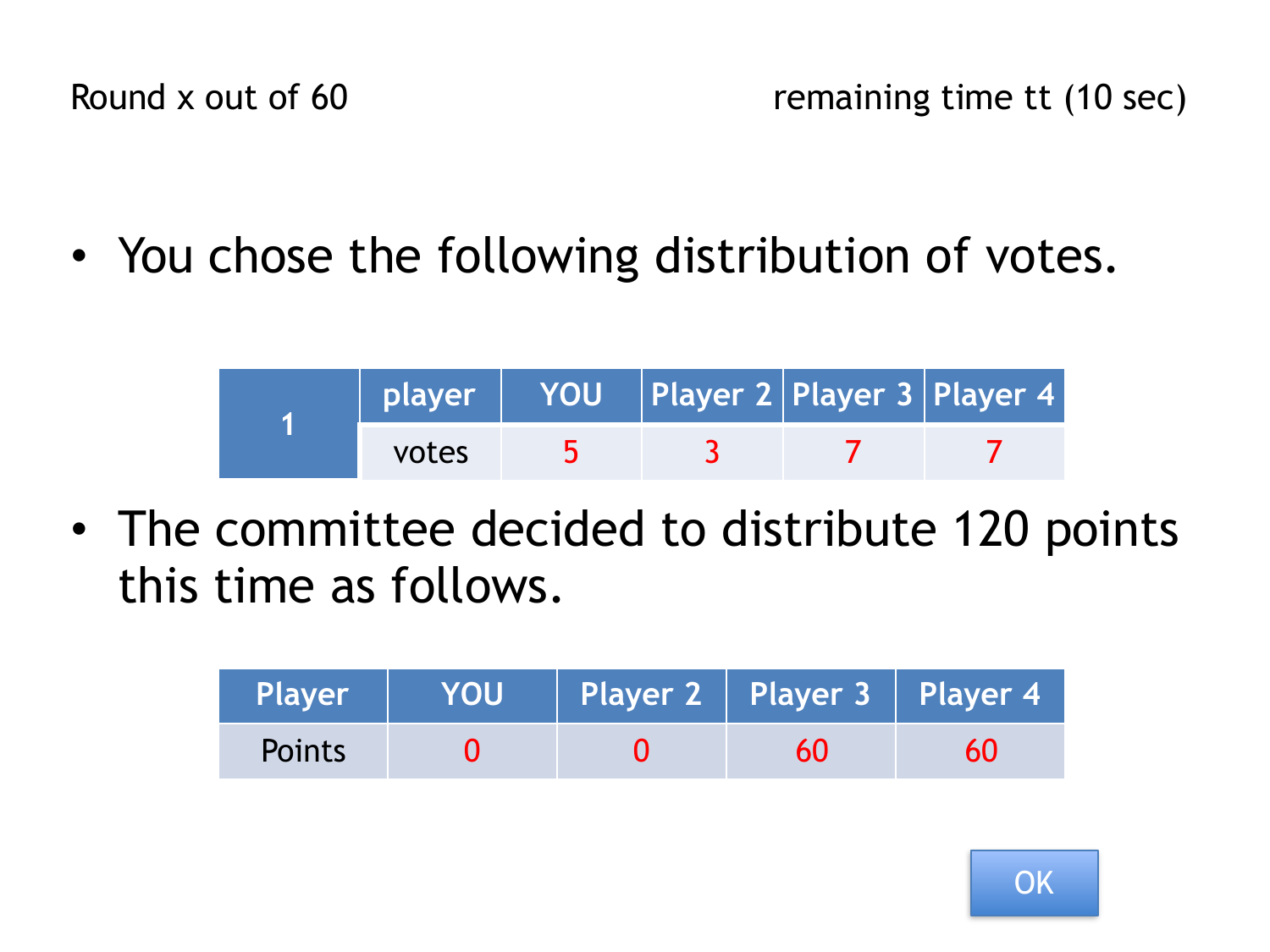• You chose the following distribution of votes.

| $\begin{array}{ c c c c }\hline \text{player} & \text{YOU} & \text{Player 2} \end{array}$ Player 4 $\begin{array}{ c c c }\hline \end{array}$ |  |  |
|-----------------------------------------------------------------------------------------------------------------------------------------------|--|--|
| votes                                                                                                                                         |  |  |

| Player        | YOU | Player 2 Player 3 Player 4 |  |
|---------------|-----|----------------------------|--|
| <b>Points</b> | 40  |                            |  |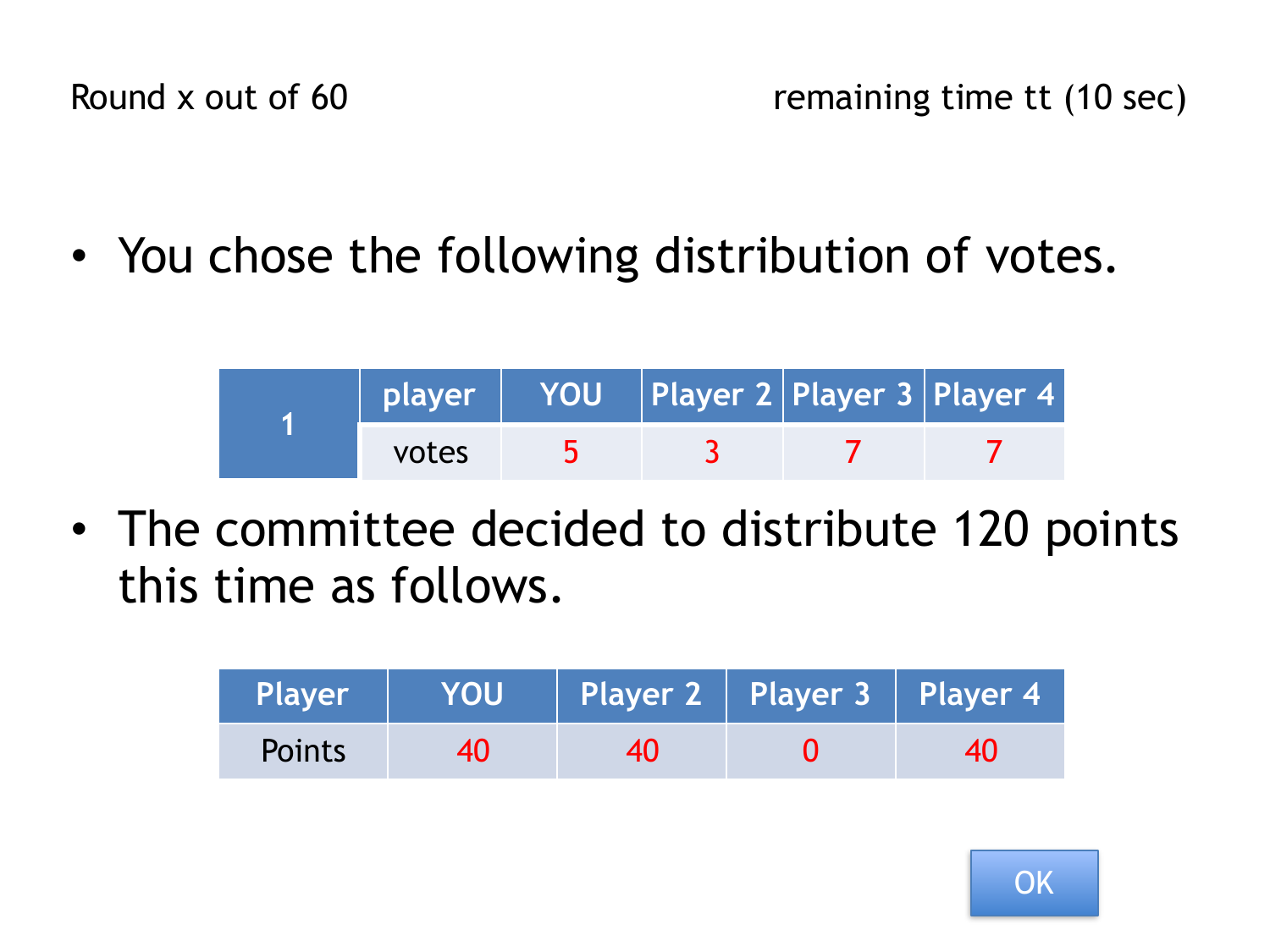• You chose the following distribution of votes.

|       | player   YOU  Player 2  Player 3  Player 4 |  |
|-------|--------------------------------------------|--|
| votes |                                            |  |

| <b>Player</b> | YOU | $\vert$ Player 2   Player 3   Player 4 |  |
|---------------|-----|----------------------------------------|--|
| <b>Points</b> | 40  |                                        |  |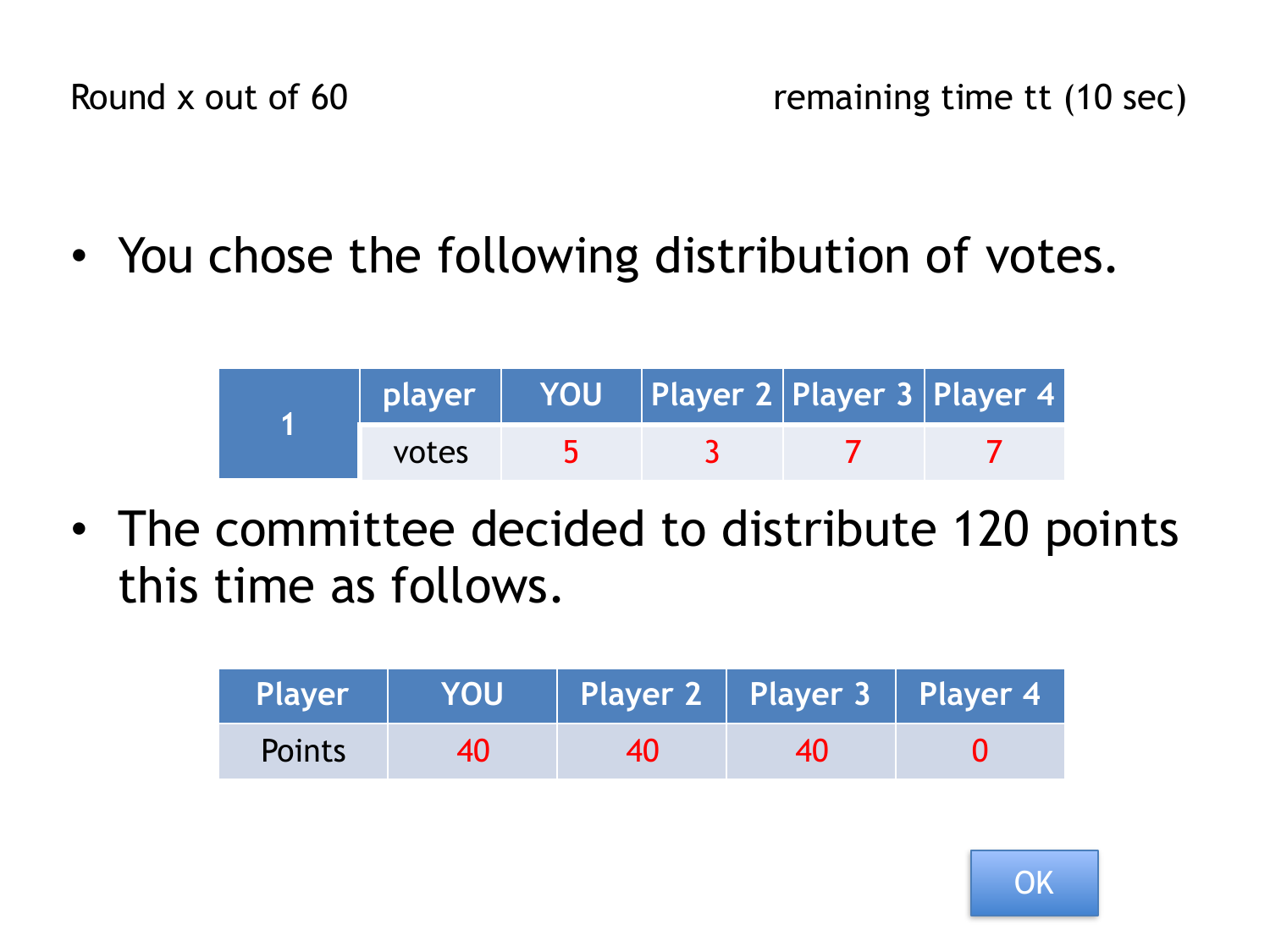• You chose the following distribution of votes.

| $\begin{array}{ c c c c c }\ \hline \text{player} & \text{YOU} & \text{Player 2} & \text{Player 3} & \text{Player 4} \end{array}$ |  |  |
|-----------------------------------------------------------------------------------------------------------------------------------|--|--|
| votes                                                                                                                             |  |  |

| <b>Player</b> | YOU | $\vert$ Player 2   Player 3   Player 4 |  |
|---------------|-----|----------------------------------------|--|
| <b>Points</b> | 40  |                                        |  |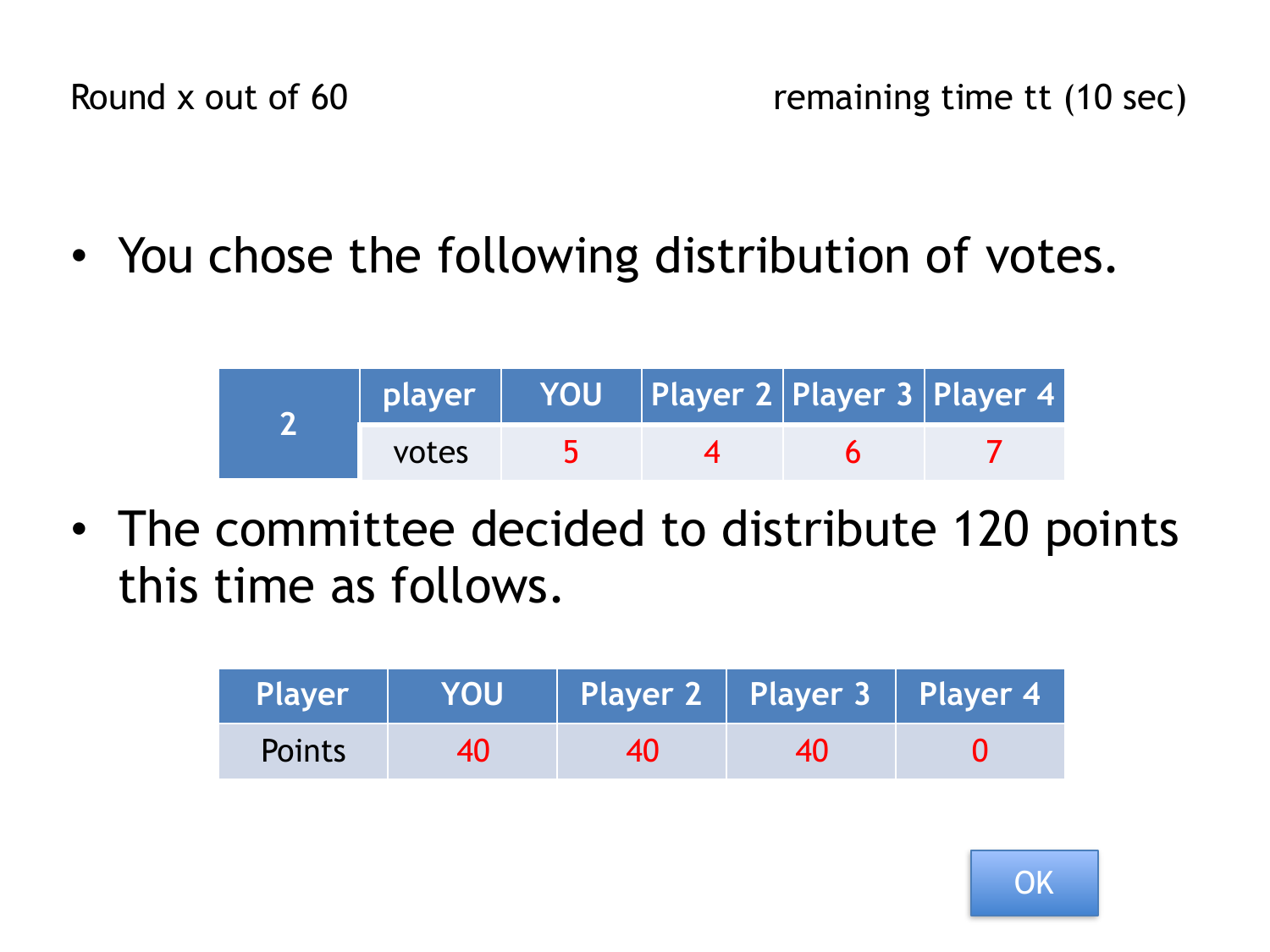• You chose the following distribution of votes.

| $\begin{array}{ c c c c c }\ \hline \text{player} & \text{YOU} & \text{Player 2} & \text{Player 3} & \text{Player 4} \end{array}$ |  |  |
|-----------------------------------------------------------------------------------------------------------------------------------|--|--|
| votes                                                                                                                             |  |  |

| Player        | YOU | Player 2 Player 3 Player 4 |  |
|---------------|-----|----------------------------|--|
| <b>Points</b> | 40  |                            |  |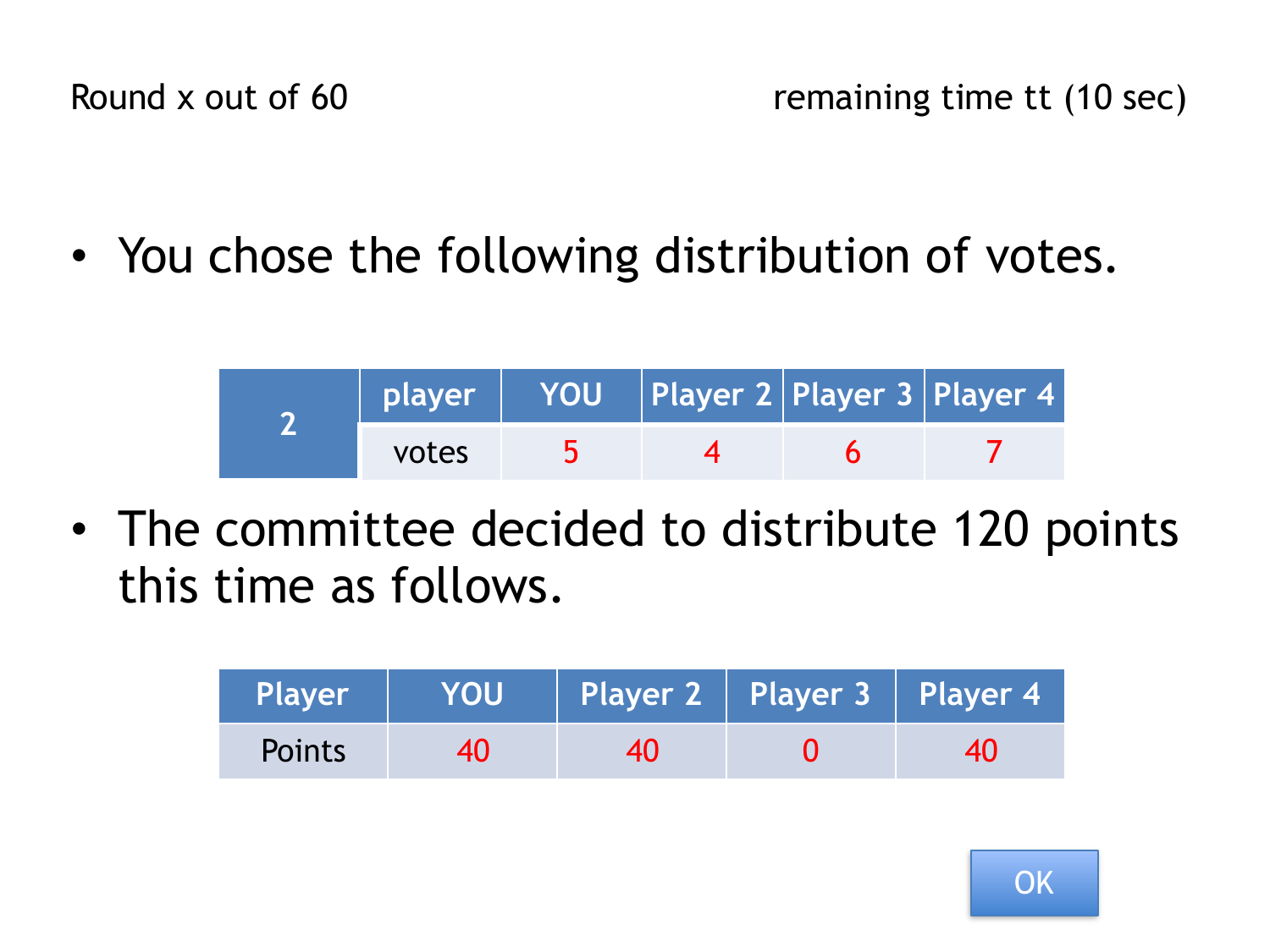• You chose the following distribution of votes.

| player   YOU   Player 2   Player 3   Player 4 |  |  |
|-----------------------------------------------|--|--|
| votes                                         |  |  |

| <b>Player</b> | YOU | Player 2   Player 3   Player 4 |    |  |
|---------------|-----|--------------------------------|----|--|
| <b>Points</b> | 40  |                                | 40 |  |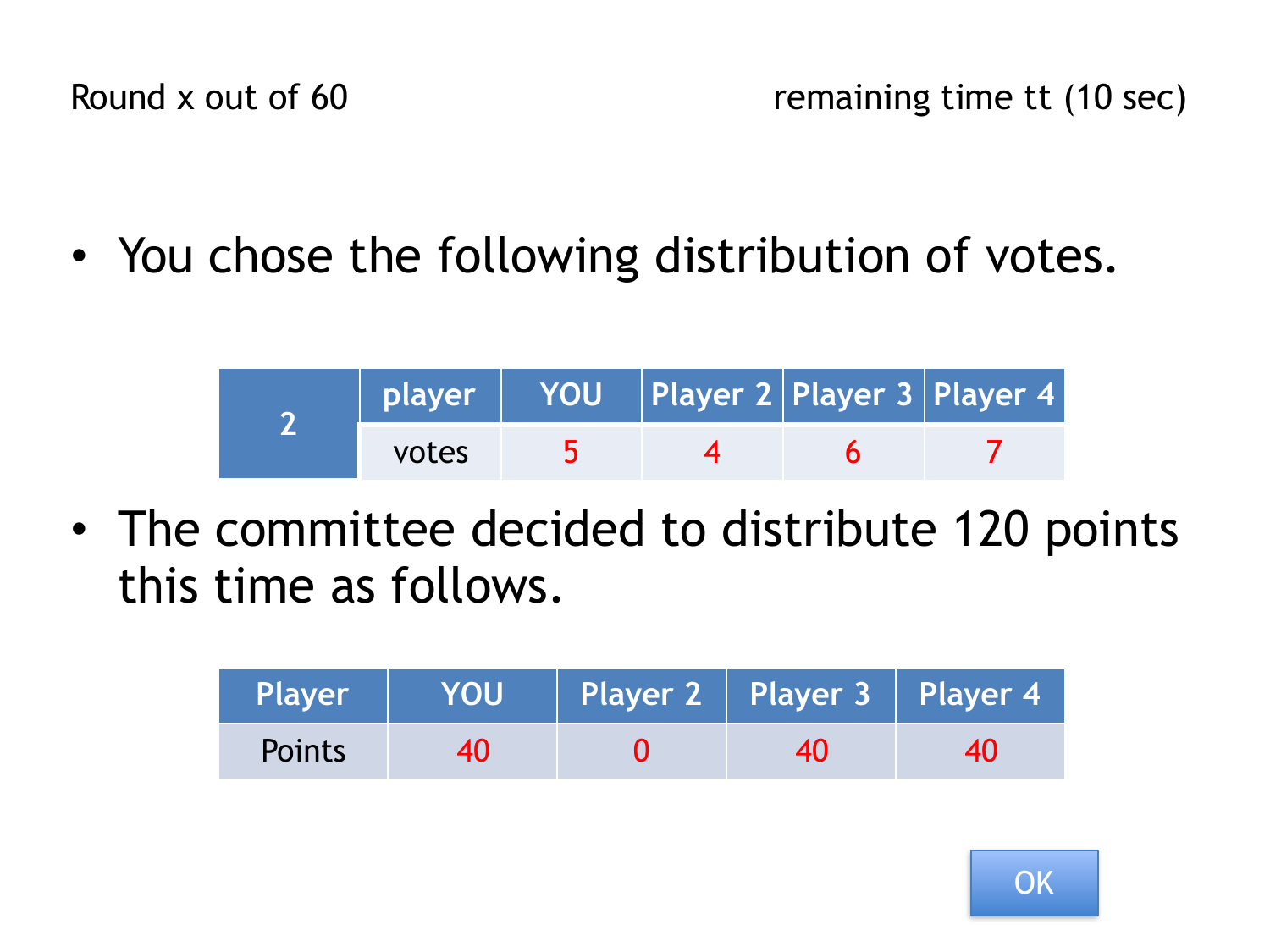• You chose the following distribution of votes.

| $\begin{array}{ c c c c c }\ \hline \text{player} & \text{YOU} & \text{Player 2} & \text{Player 3} & \text{Player 4} \end{array}$ |  |  |
|-----------------------------------------------------------------------------------------------------------------------------------|--|--|
| votes                                                                                                                             |  |  |

| Player        | YOU | $\vert$ Player 2   Player 3   Player 4 |  |
|---------------|-----|----------------------------------------|--|
| <b>Points</b> |     |                                        |  |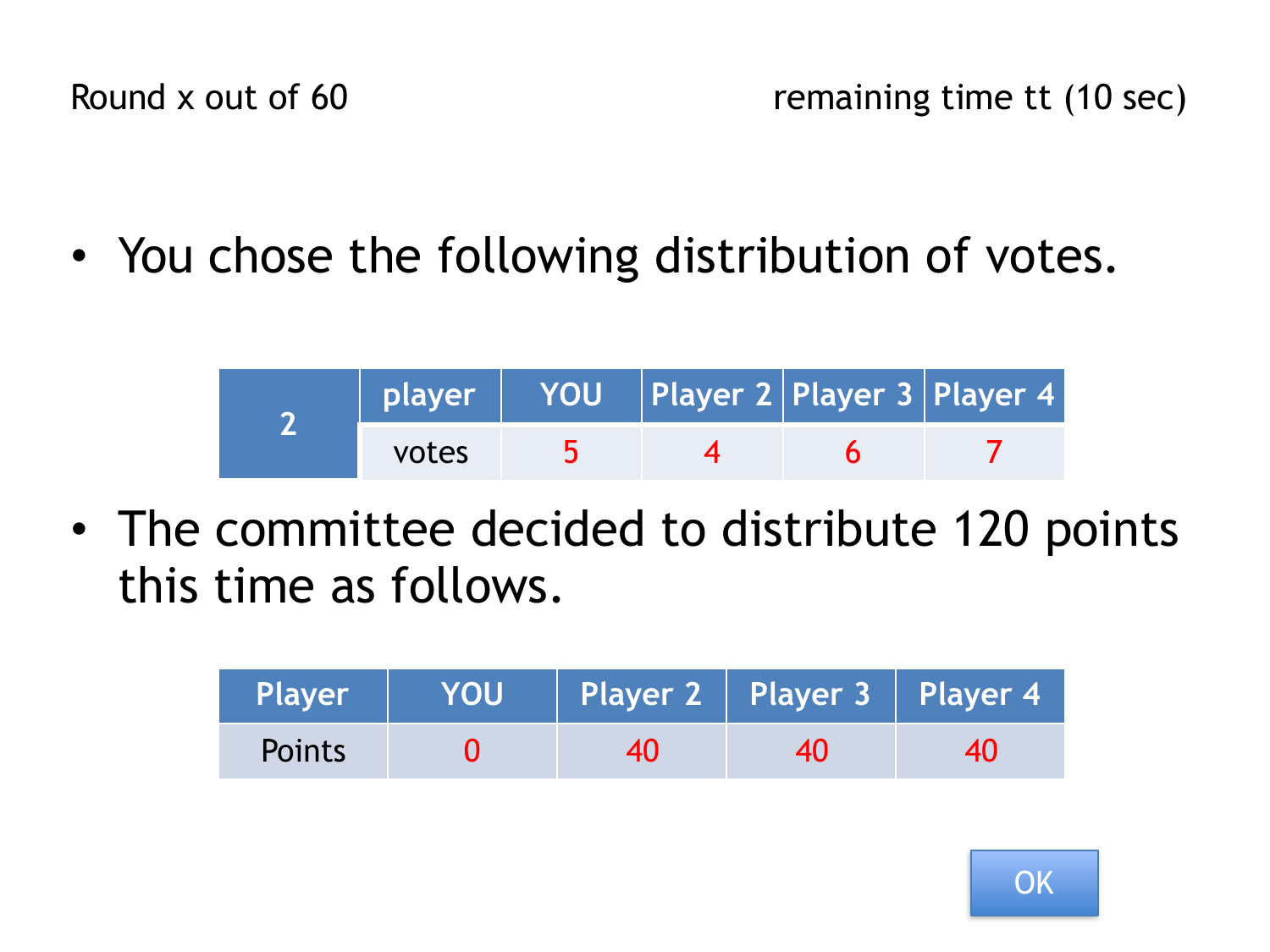#### Please wait for a while (10 sec).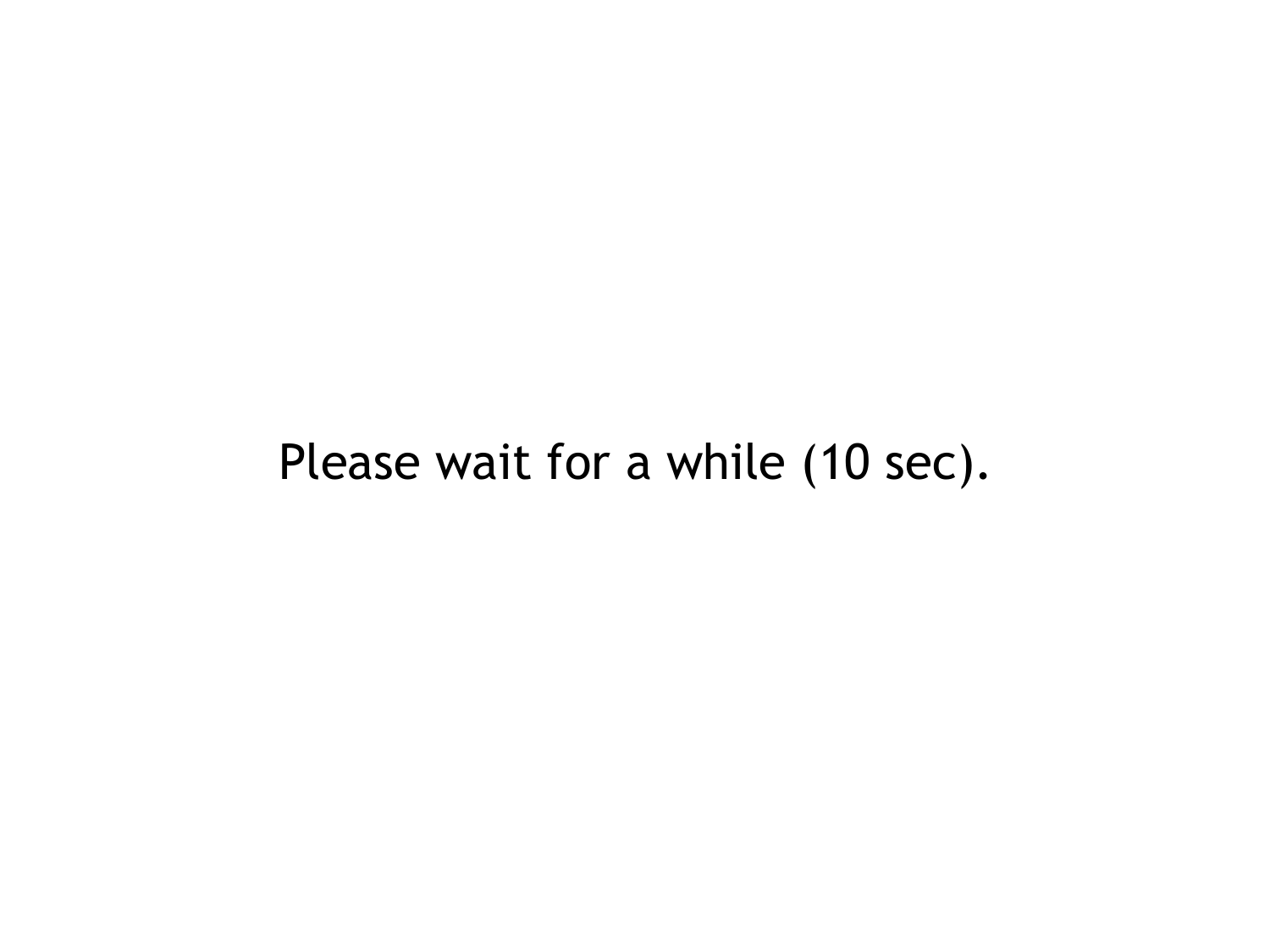Choose one of the following two vote apportionments for 4 members of a committee who decide how to allocate 120 points. The committee adopts a proposal if 6 votes are voted in a favor. You have 30 seconds to choose.

|  |       |  | $\begin{array}{ c c c c }\hline \text{player} & \text{YOU} & \text{Player 2} \end{array}$ Player 4 $\begin{array}{ c c c }\hline \end{array}$ |
|--|-------|--|-----------------------------------------------------------------------------------------------------------------------------------------------|
|  | votes |  |                                                                                                                                               |

|       | player   YOU   Player 2   Player 3   Player 4 |  |
|-------|-----------------------------------------------|--|
| votes |                                               |  |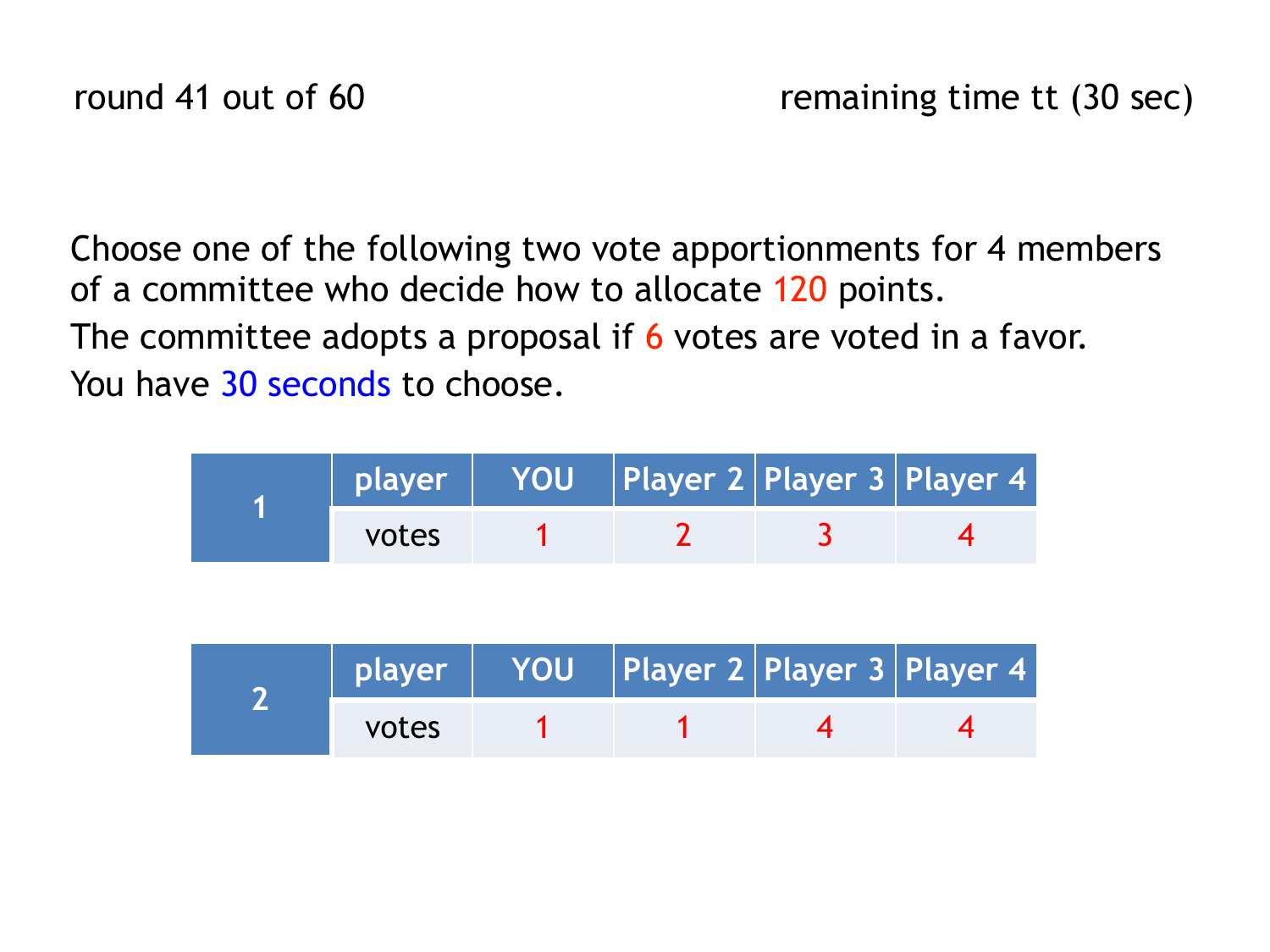#### What is meaningful learning ?

あなたはある状況(1st problem)を経験すること で学んだことを、似てはいるが異なる状況(2nd problem)に直面したときに適用して、正しく意思 決定できたましたか?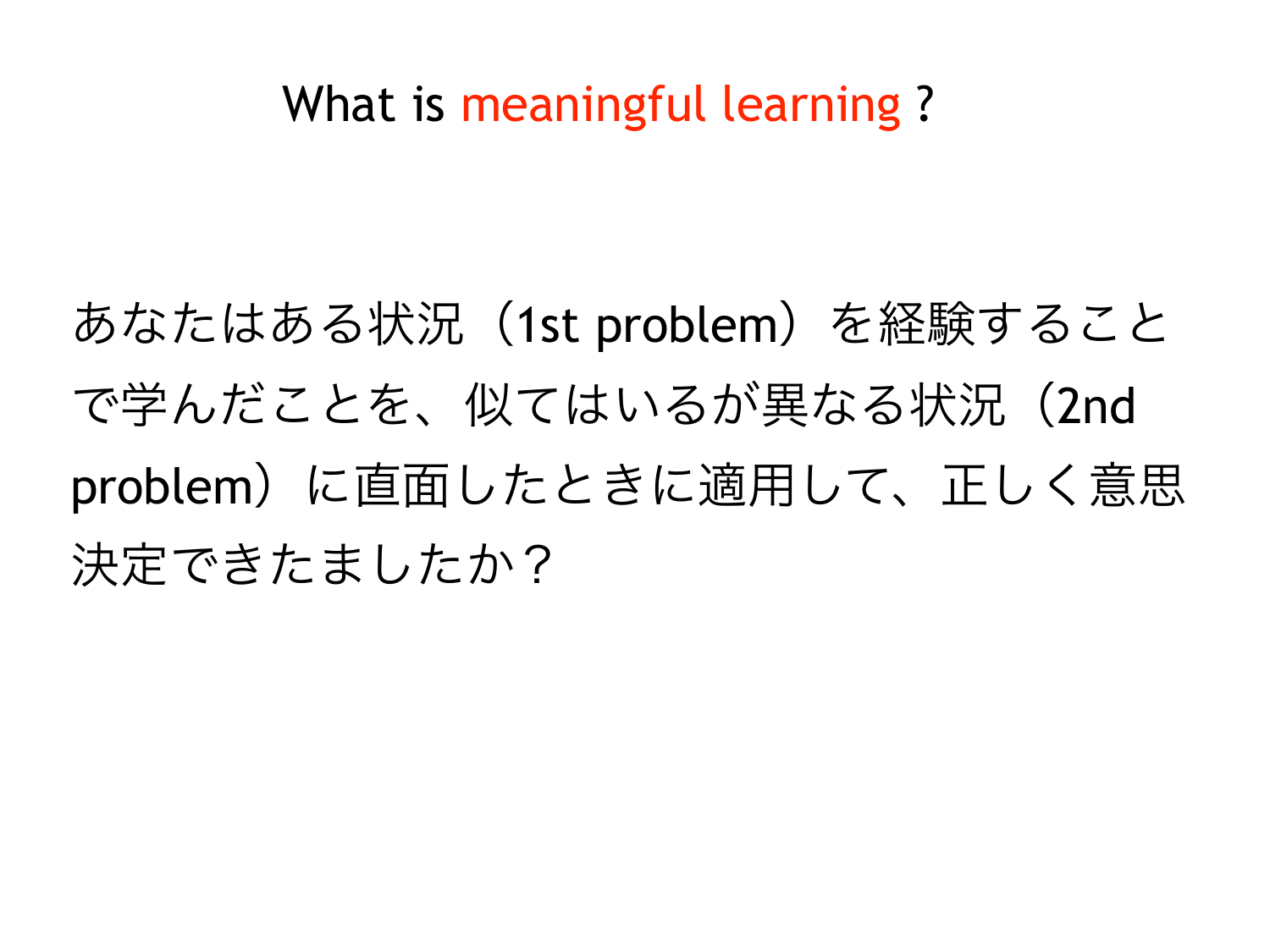full-feedback information vs. no-feedback information

次のどちらがより尤もらしい説だと思いますか?

A. 意志決定直後に利得に関する情報を多く得られる 環境の方がことがあなたにとっての「意味のある 学習」を促進する。

B. そのような情報をすぐには得られない環境の方が あなたにとっての「意味のある学習」を促進する。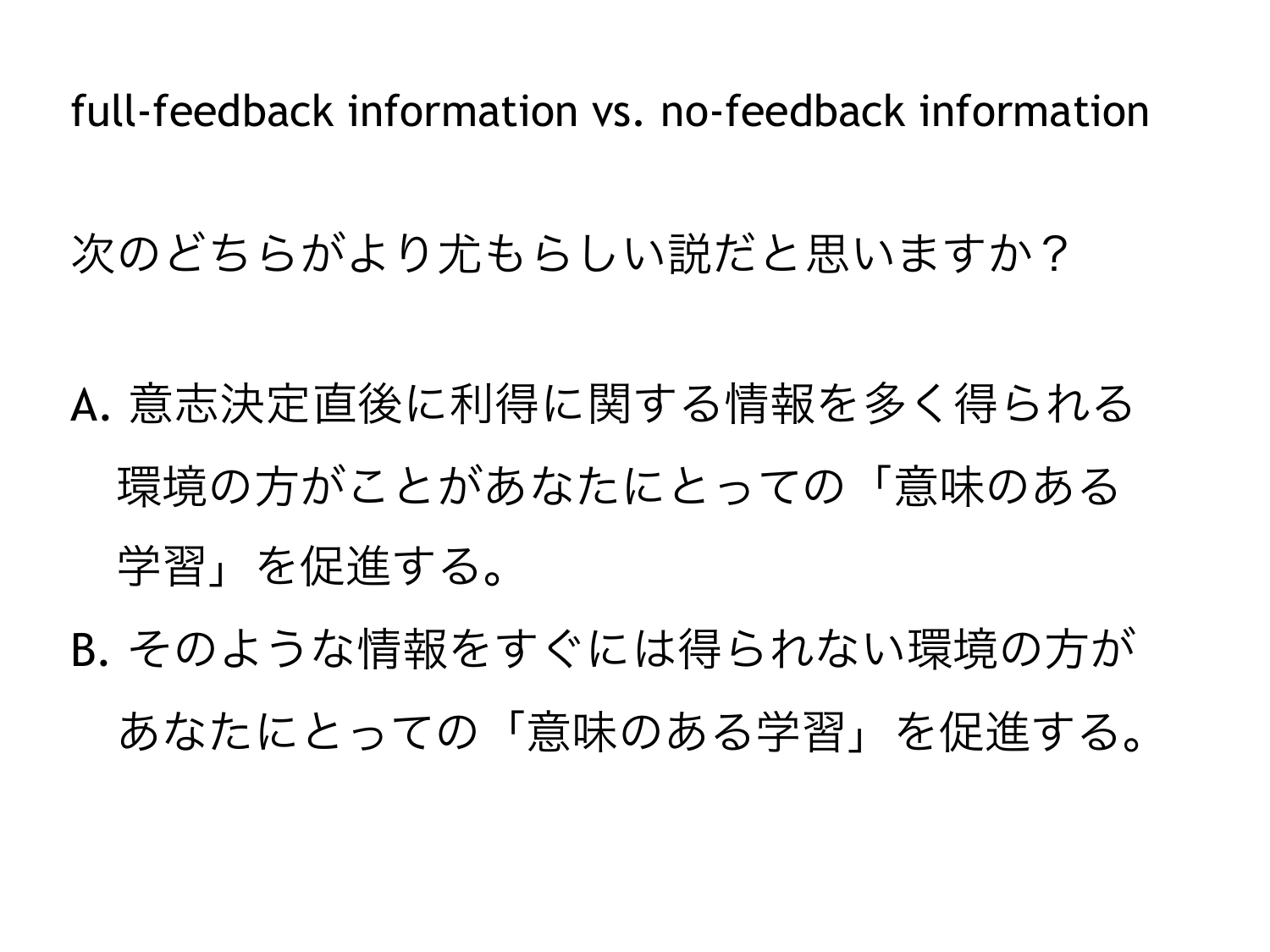## Measures of voting power

- Shapley and Schubik (1954, APSR)…SSI
- Banzhaf (1965, Rutgers Law Rev)…BzI
- Deegan and Packel (1978, IJGT)...DPI

### • Choice 2 should be chosen.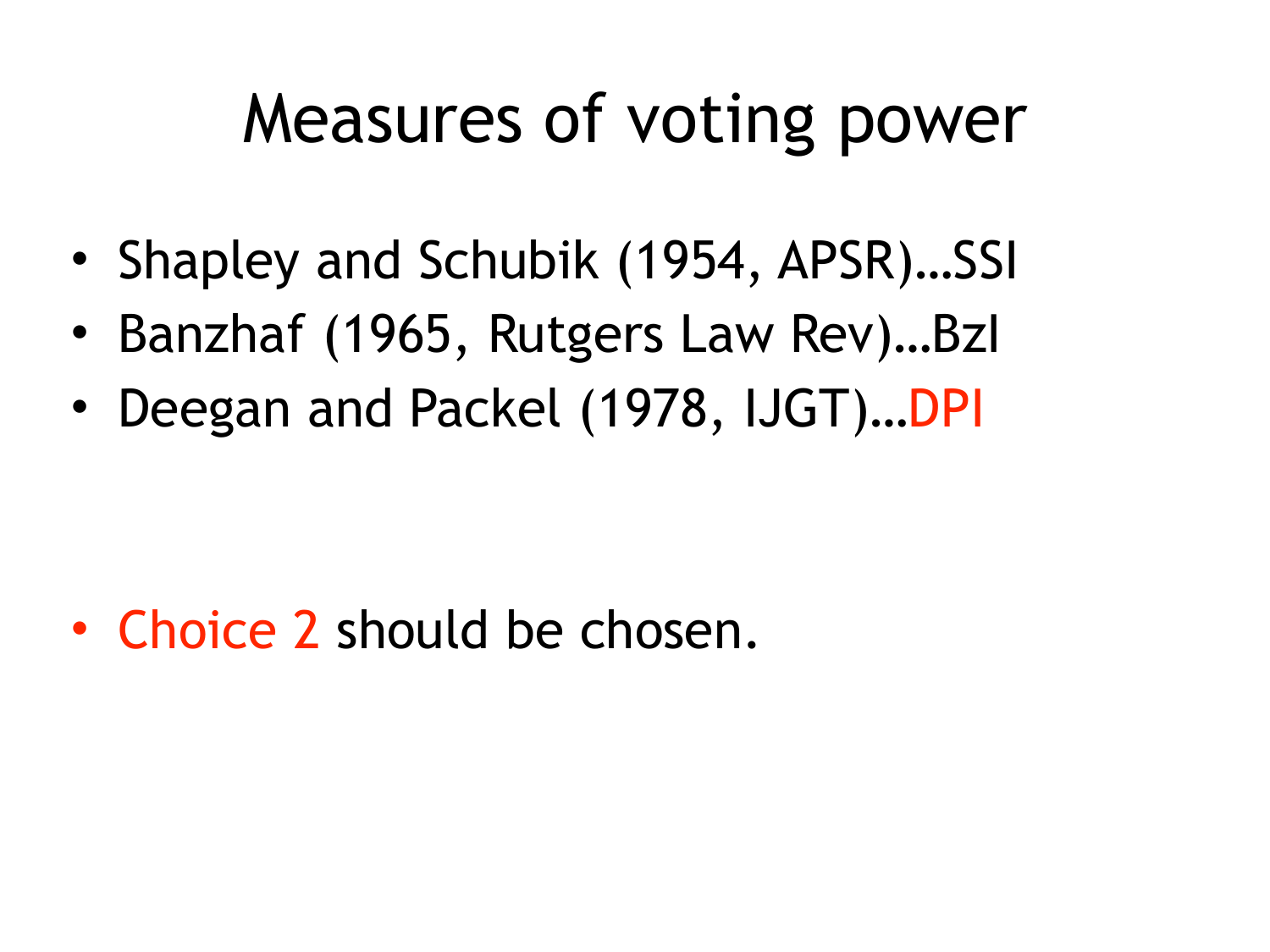## The payoffs for 1st problem: DPI

- $[14; 5, 3, 7, 7]$  vs  $[14; 5, 4, 6, 7]$
- Find MWCs (minimal winning coalition).
- equal probability of occurrence, equal treatment
	- $-$  Expected payoff = 80/3 = 26.67 • MWCs and Payoffs for 4 members:  $-(7_1,7_2)$  :  $(0,0,60,60)$  $-(5, 3, 7,):$   $(40, 40, 40, 0)$  $-(5,3,7<sub>2</sub>)$  :  $(40,40,0,40)$  $-$  Expected payoff = 120/4 = 30 • MWCs and Payoffs for 4 members:  $-(5,4,6)$  :  $(40, 40, 40, 0)$  $-(5,4,7)$  :  $(40, 40,0,40)$  $-(5,6,7)$  :  $(40, 0,40,40)$  $-(4,6,7)$  :  $(0, 40,40,40)$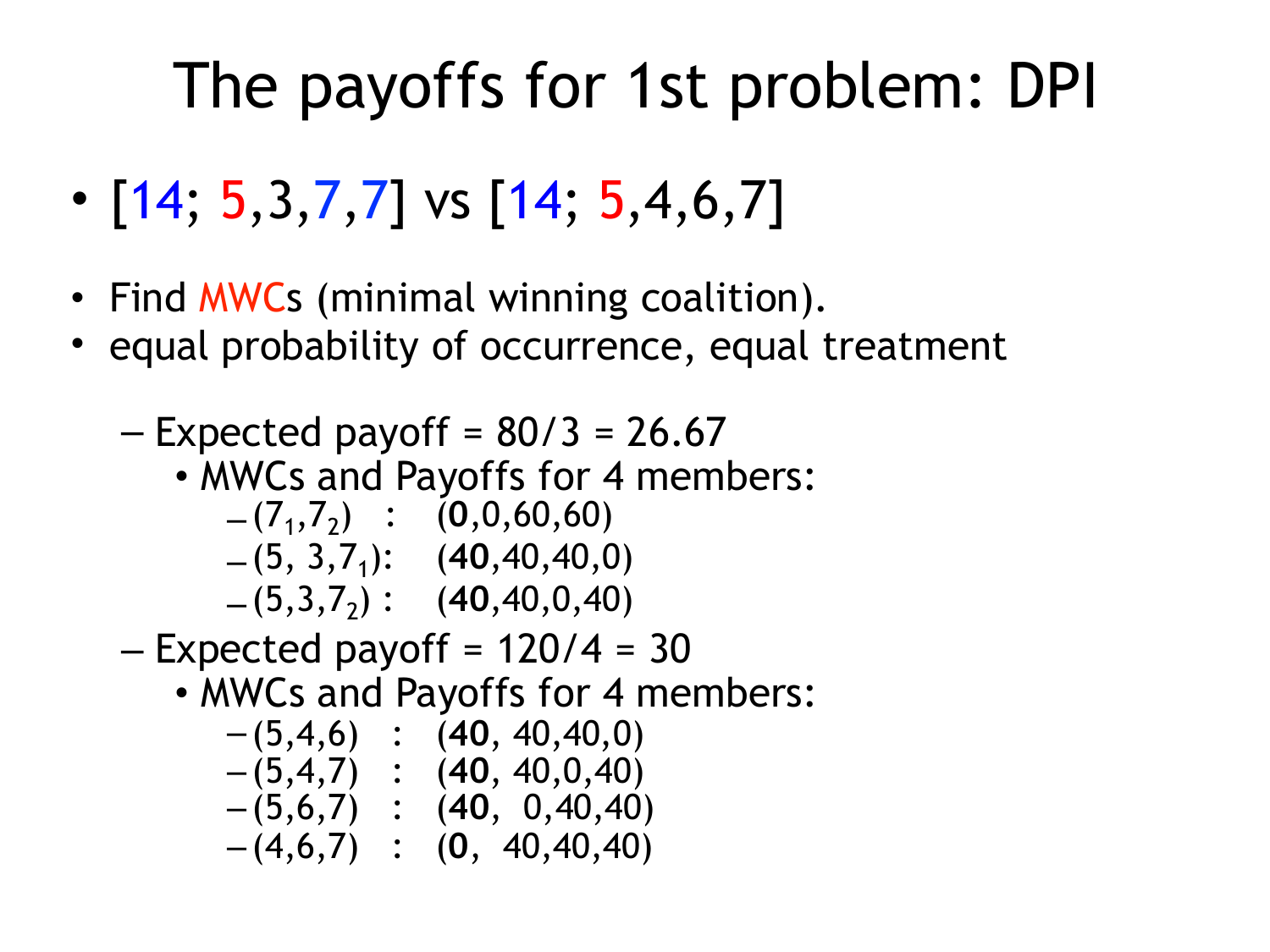## The payoffs for the 2nd problem

- $[6; 1, 2, 3, 4]$  vs  $[6; 1, 1, 4, 4]$ 
	- $-$  Expected payoff =  $40/3$  = 13.33
		- MWCs and Payoffs for 4 members:
		- $-$  (3,4) : (0,0,60,60)  $- (2,4)$  :  $(0,60,0,60)$ – (1,2,3) : (**40**,40,40,0)
	- $-$  Expected payoff = 80 /3 = 26.67
		- MWCs and Payoffs for 4 members:

$$
\begin{array}{rcl}\n- (4,4) & : & (0, 0,60,60) \\
- (1_1, 1_2, 4_1) & : & (40,40,40,0) \\
- (1_1, 1_2, 4_2) & : & (40,40,0,40)\n\end{array}
$$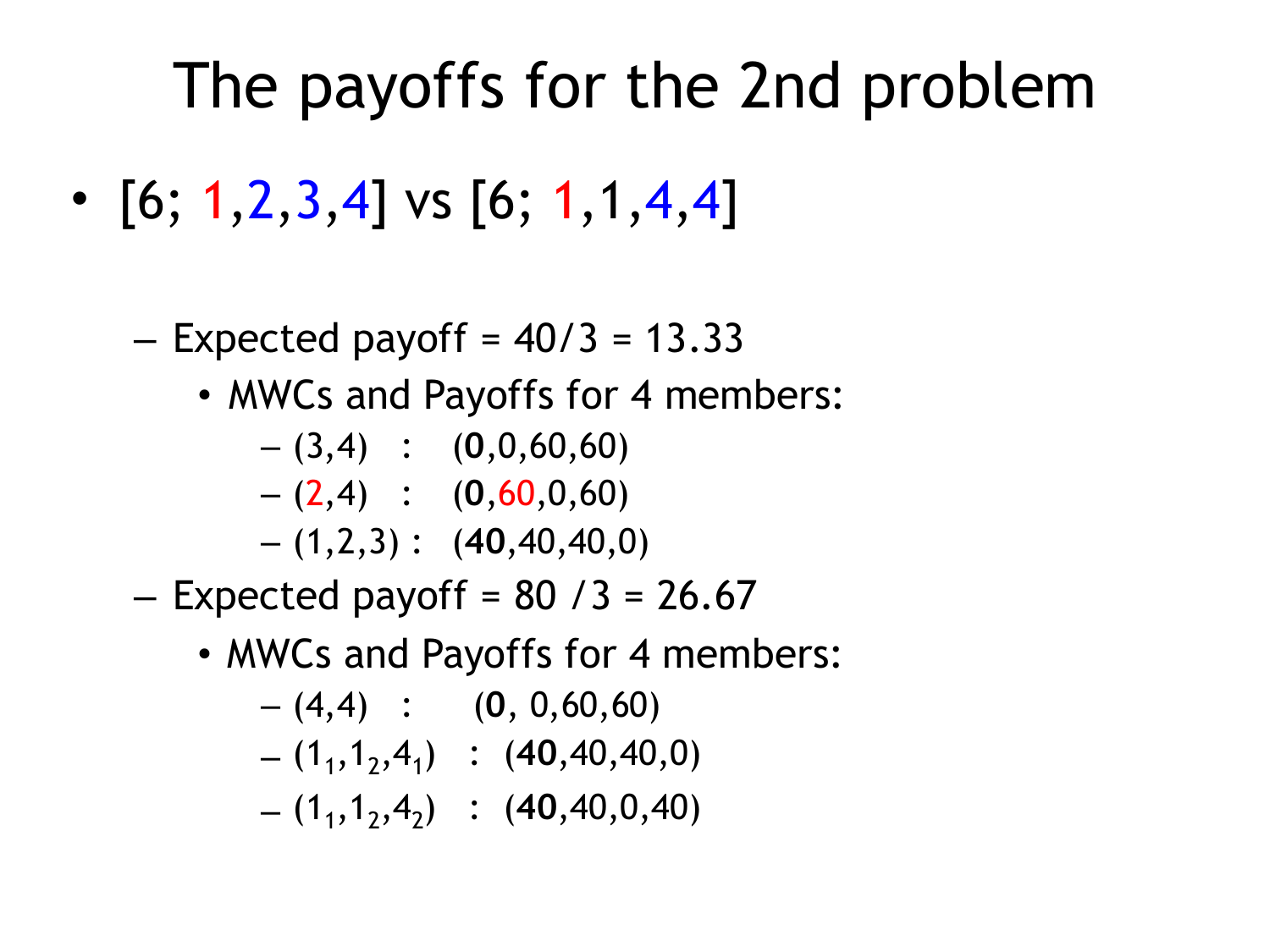#### Win-Stay-Lose-Shift Strategy

#### good outcome => keep intact bad outcome => change choices

(Novak and Sigmund, 1993, Nature)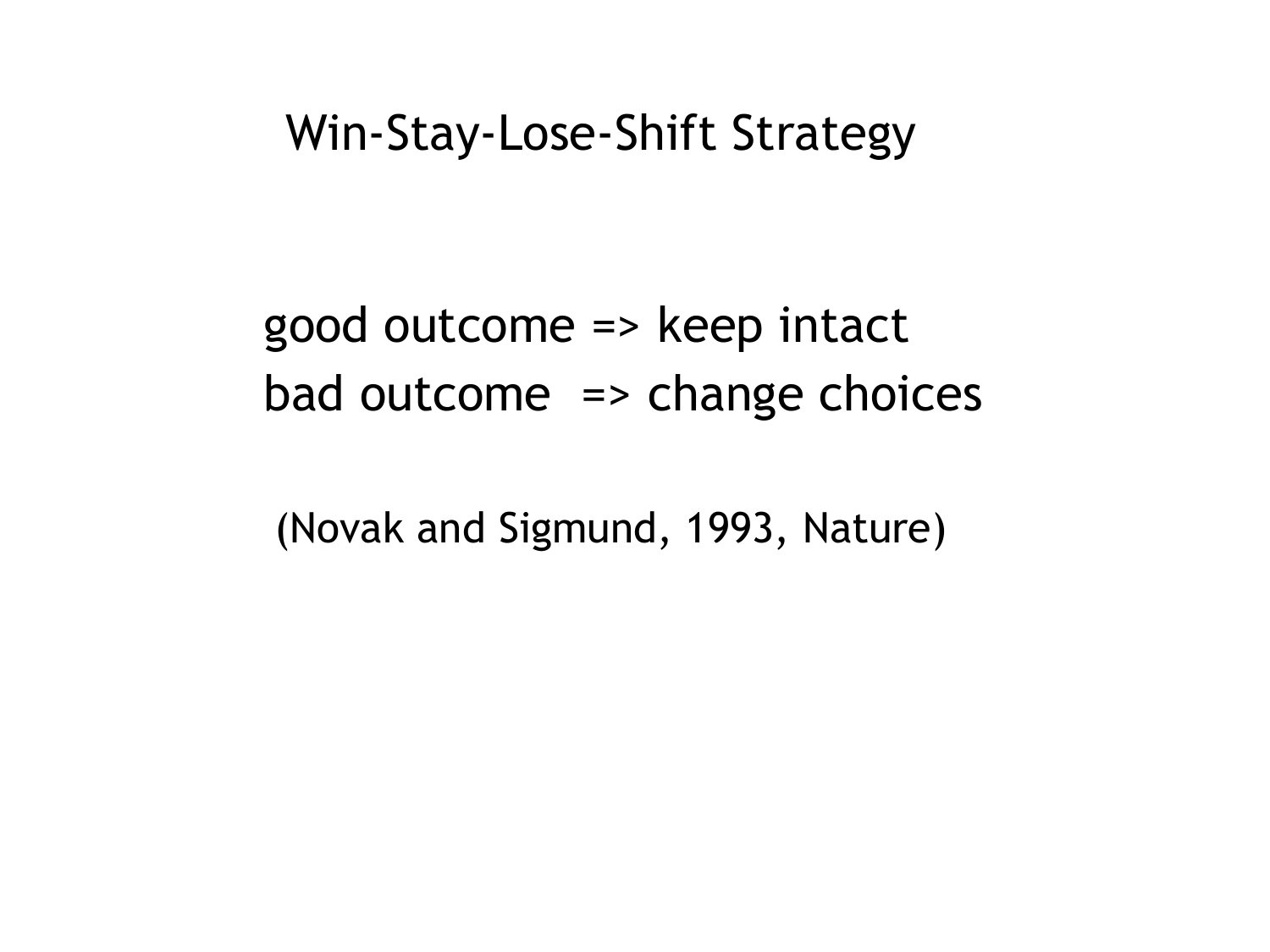# 1. Pairs of choice problems

- Problem A, 1:  $[14; 5, 3, 7, 7]$  vs 2:  $[14; 5, 4, 6, 7]$ – Expected payoffs: 80/3 vs 30
- Problem B, 1: [6; 1,2,3,4] vs 2: [6; 1,1,4,4] – Expected payoffs: 40/3 vs 80/3
- Problem C, 1:  $[14; 3,5,6,8]$  vs 2:  $[14; 3,6,6,7]$ – Expected payoffs: 80/3 vs 30
- Problem D, 1:  $[9; 1,3,5,6]$  vs 2:  $[9; 1,2,6,6]$ – Expected payoffs: 40/3 vs 80/3

Binary choice problems are fixed in some rounds.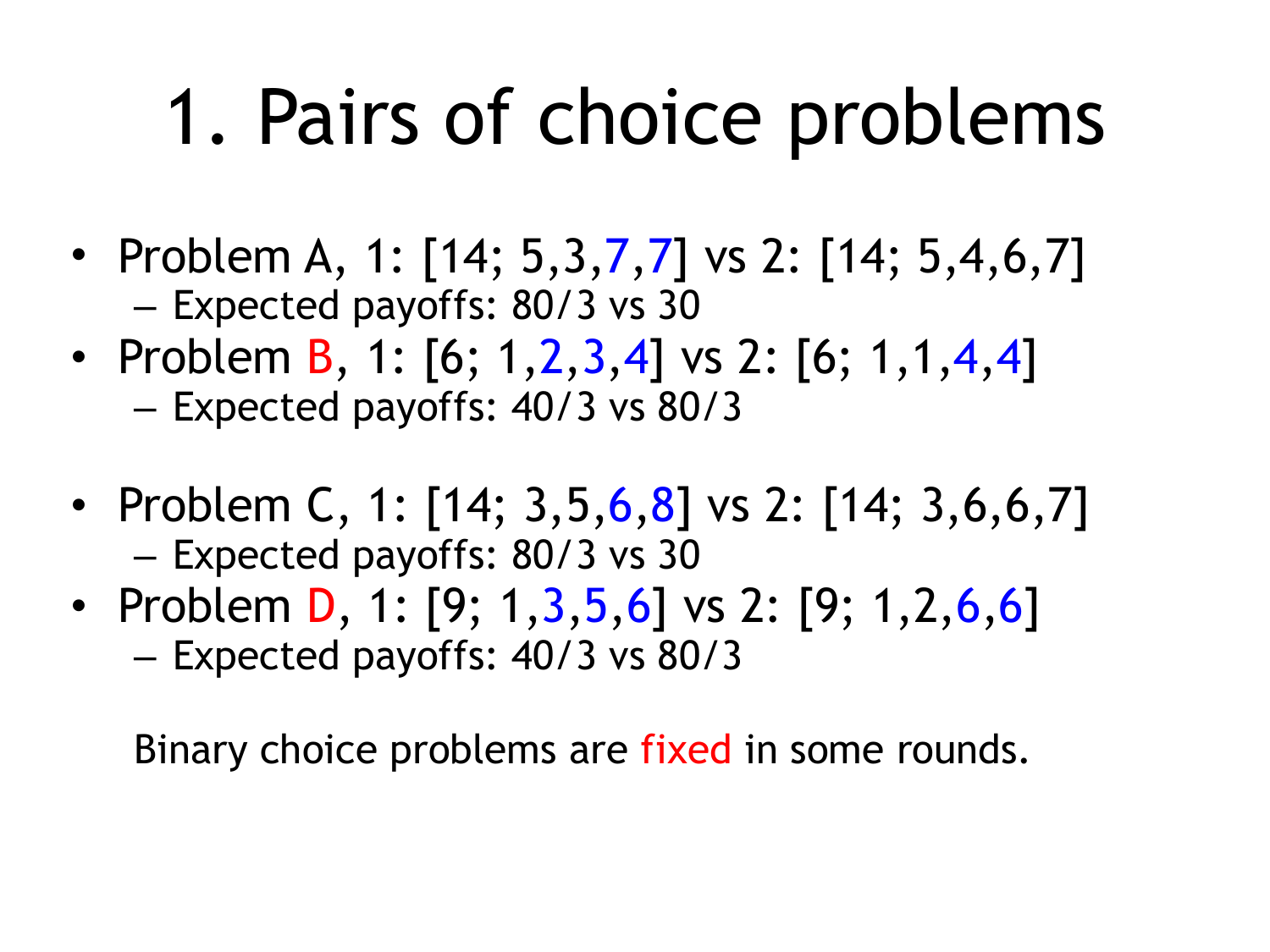### A Mouse-Tracking Experiment conducted at the University of Tsukuba in 2017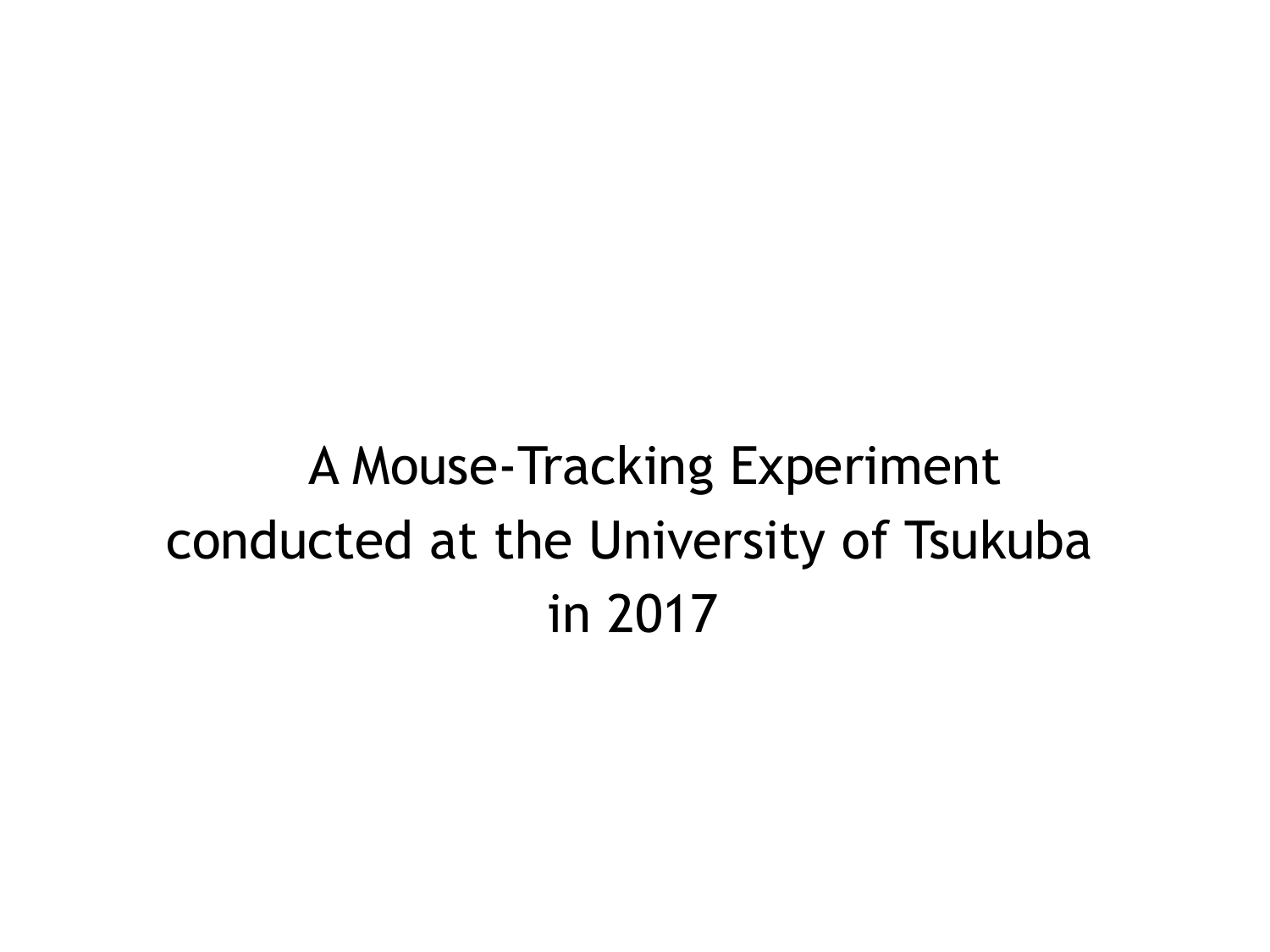Choose one of the following two vote apportionments for 4 members of a committee who decide how to allocate 120 points. The committee adopts a proposal if  $Q$  votes are voted in a favor. You have 30 seconds to choose. (values in red are hidden.)

| $\begin{array}{ c c c c }\hline \text{player} & \text{YOU} & \text{Player 2} \end{array}$ Player 4 |  |  |
|----------------------------------------------------------------------------------------------------|--|--|
| votes                                                                                              |  |  |

| $\begin{array}{ c c c c c }\hline \text{player} & \text{YOU} & \text{Player 2} \end{array}$ Player 4 |    |                |                |    |
|------------------------------------------------------------------------------------------------------|----|----------------|----------------|----|
| votes                                                                                                | W1 | W <sub>7</sub> | W <sub>3</sub> | W4 |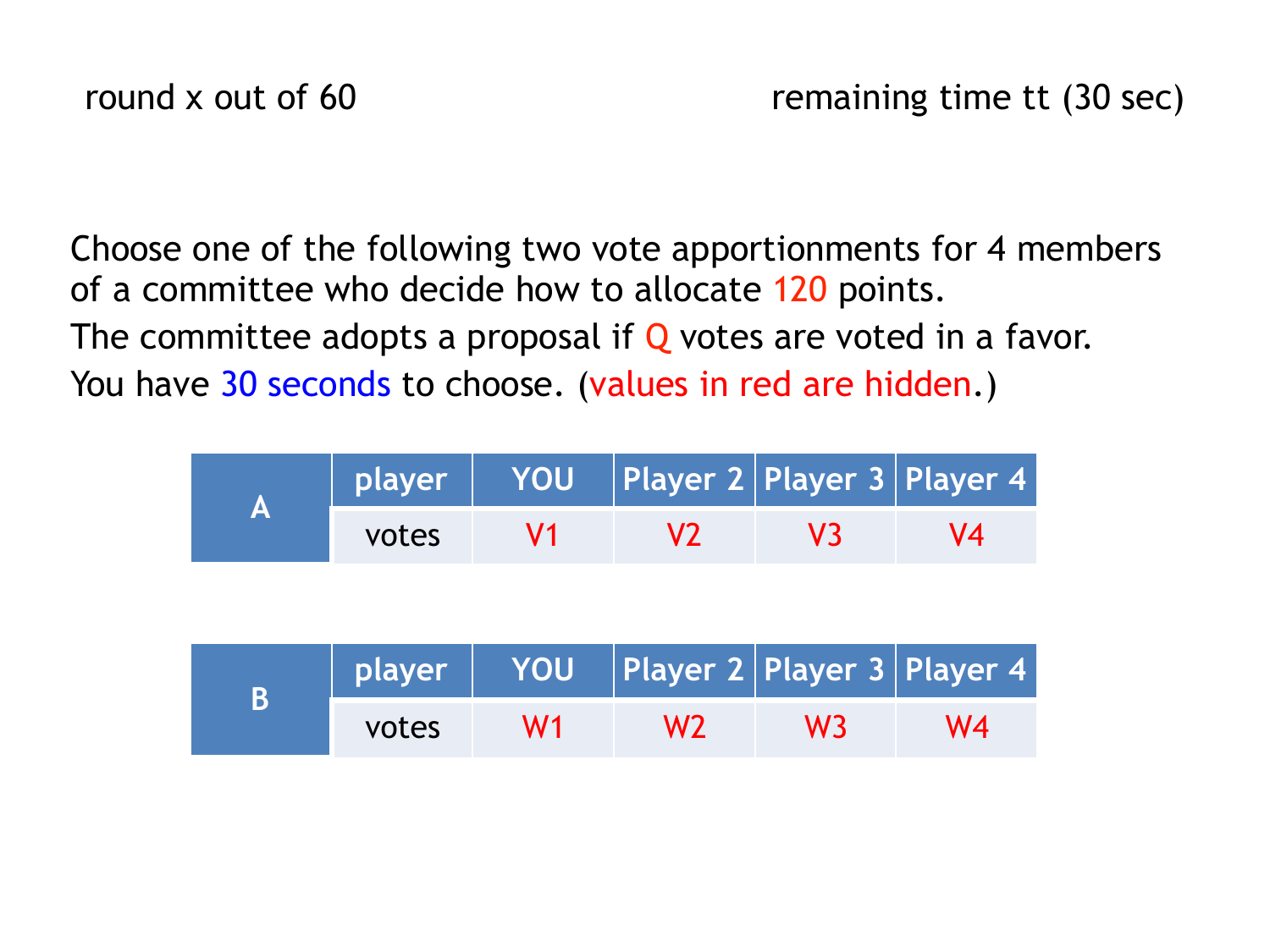• You chose the following distribution of votes (values in red are hidden.)

| $\begin{array}{ c c c c }\hline \text{player} & \text{YOU} & \text{Player 2} \end{array}$ Player 4 $\begin{array}{ c c c }\hline \end{array}$ |  |  |
|-----------------------------------------------------------------------------------------------------------------------------------------------|--|--|
| votes                                                                                                                                         |  |  |

• The committee decided to distribute 120 points this time as follows. (values in red are hidden.)

| <b>Player</b> | <b>YOU</b>     | Player 2   Player 3   Player 4 |                |    |
|---------------|----------------|--------------------------------|----------------|----|
| <b>Points</b> | D <sub>1</sub> |                                | D <sub>3</sub> | D4 |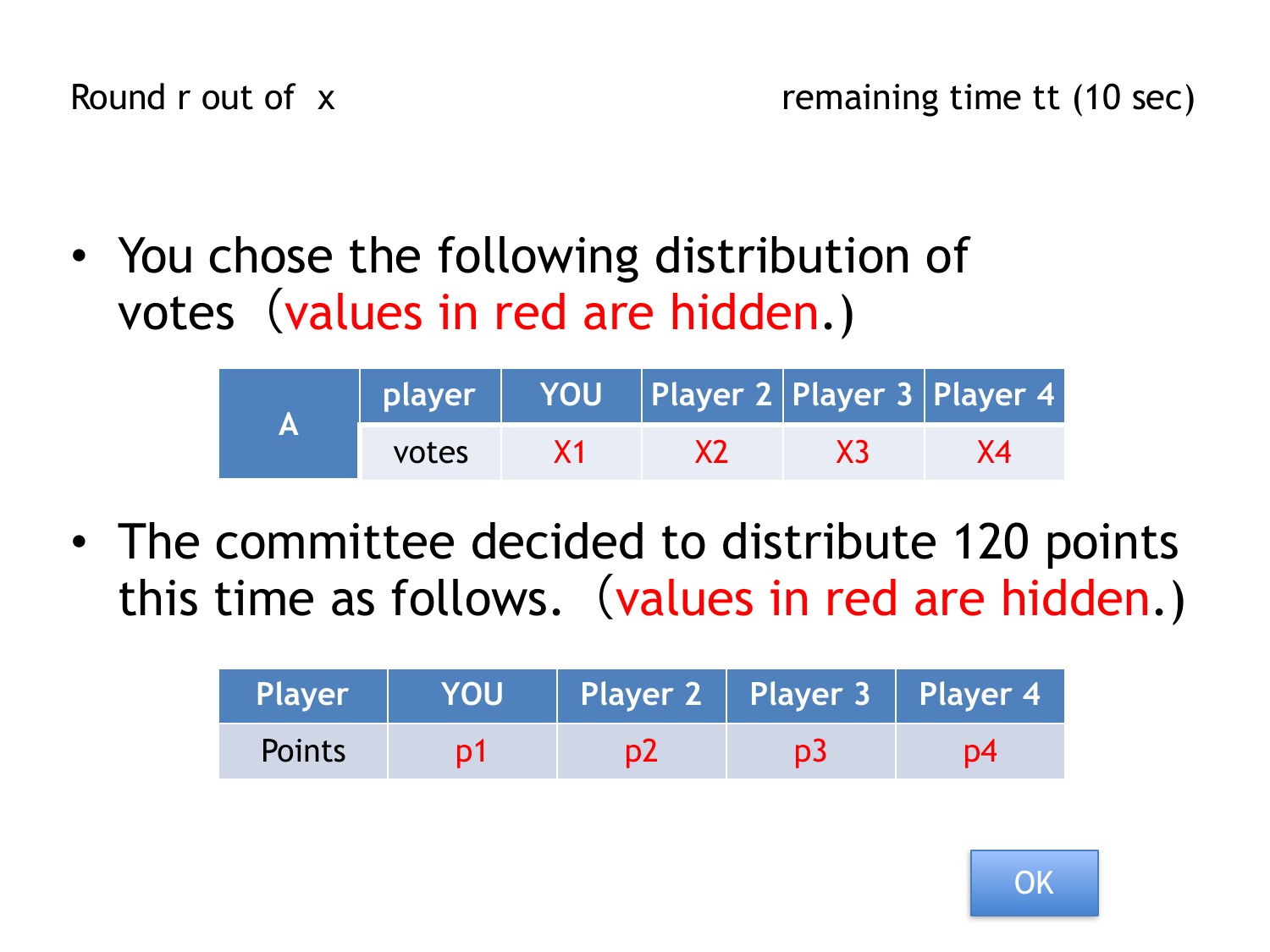- You have obtained yyy points this time.
- You have obtained zzz points so far.

(values in red are hidden.)

**OK**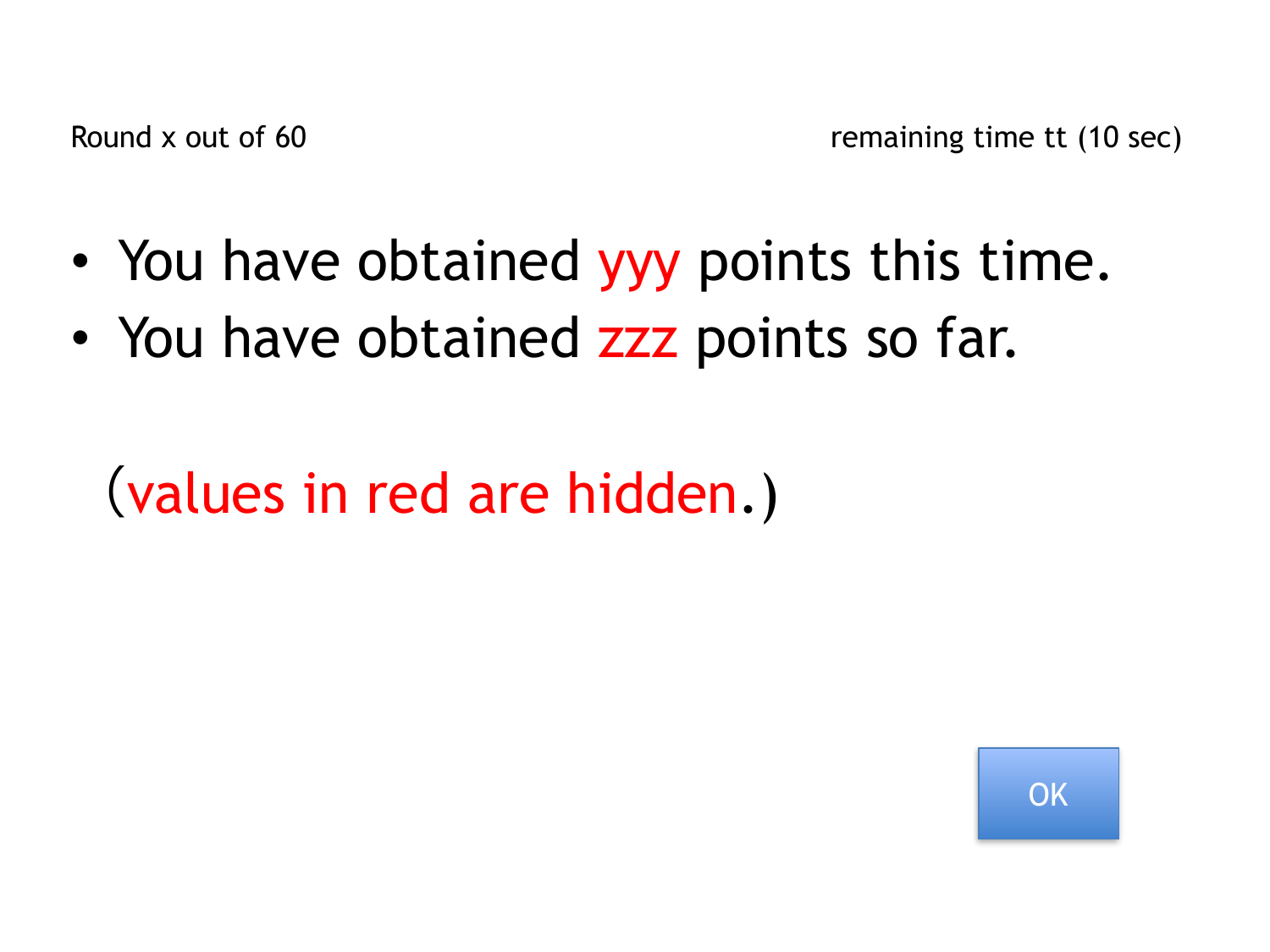### 4. Overview: time series Red: correct choice. Blue: no choice

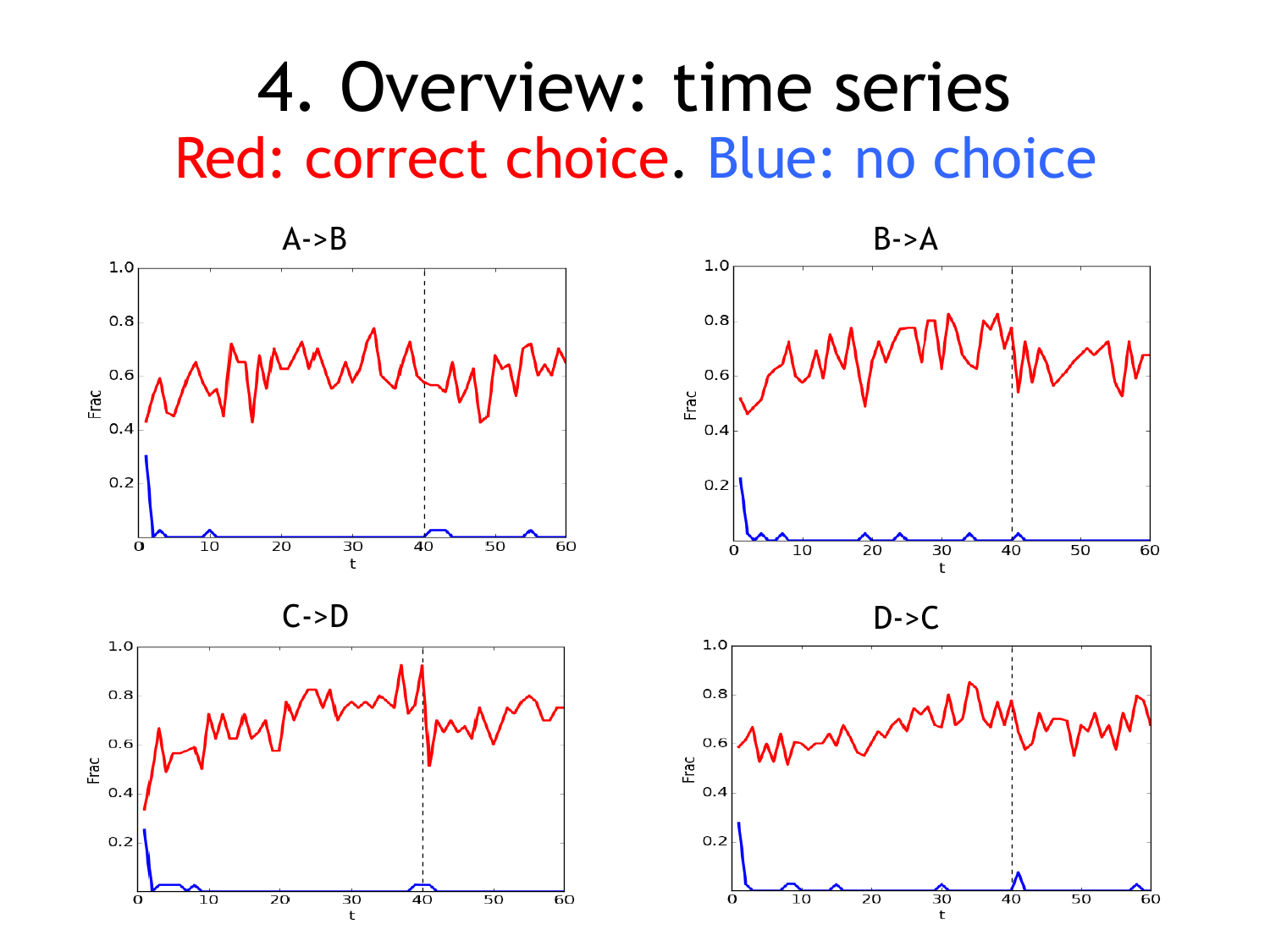What are important factors for meaningful learning ?

赤字で隠された情報のうち、「意味のある学習」 に成功したひとと失敗したひとの間で最も明確な 違いが観察されたものはどれだと思いますか?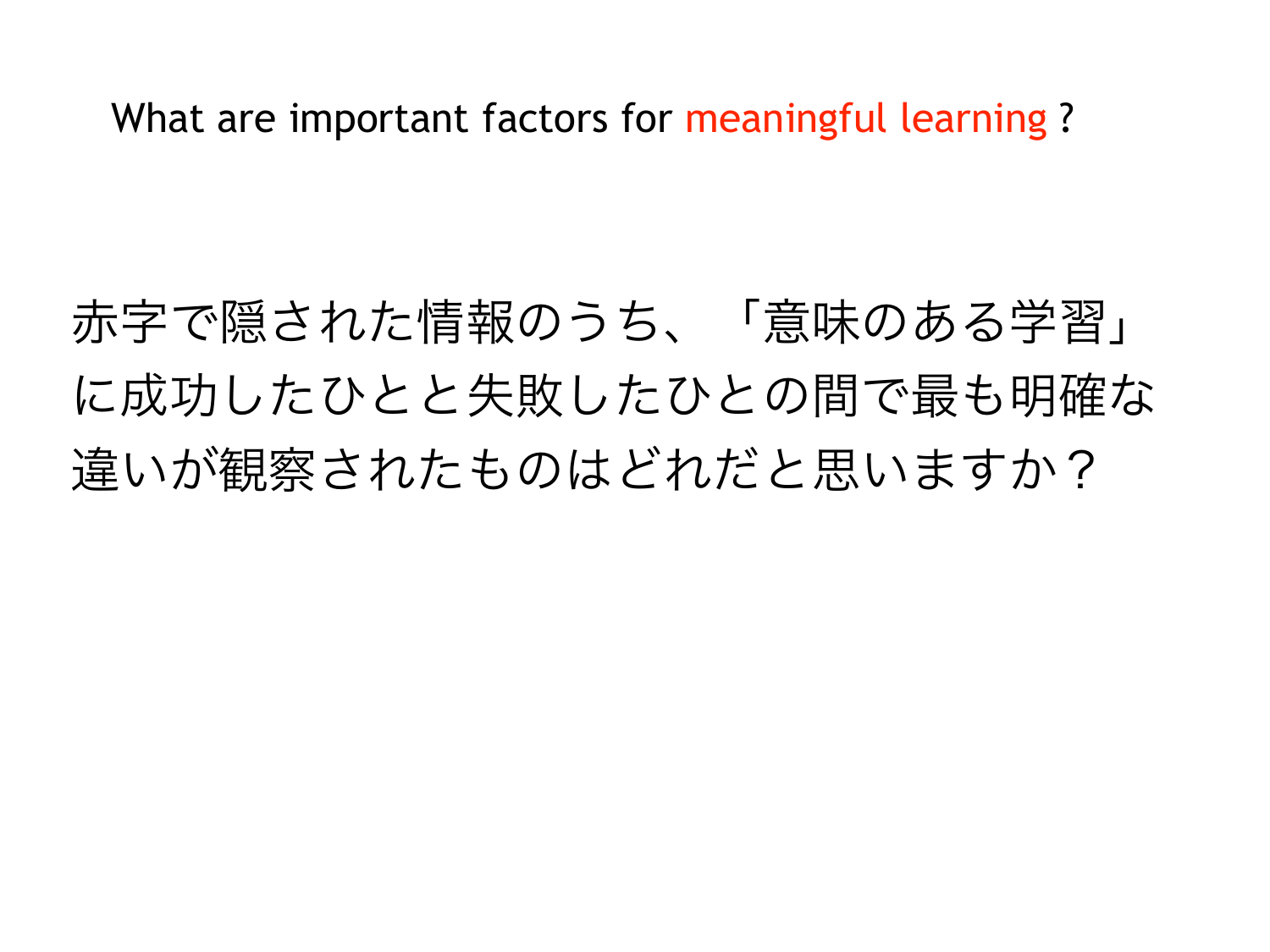## Raven APM test: cognitive ability

• short version (16 questions): 12.29 (Osaka), 12.30 (Tsukuba), 7-8 (non-student adults in Kansai area)

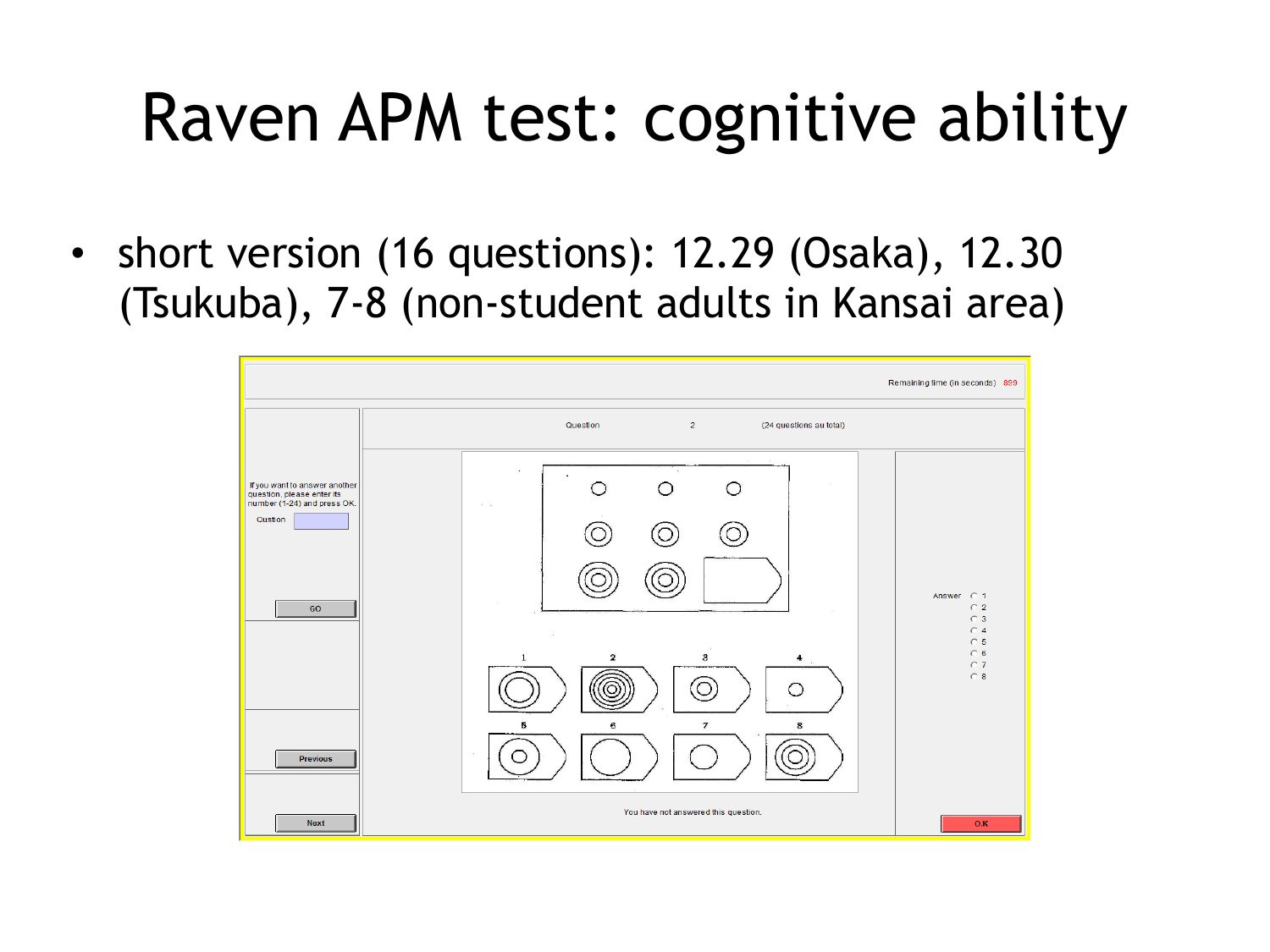# Literature Review I

- Models of learning need some explicit feedback.
	- Reinforcement learning (Erev and Roth; 1998, AER)
		- Realized payoffs
	- Belief-based learning (Cheung and Friedman; 1997, GEB)
	- EWA learning (Camerer and Ho; 1999) or regret-driven learning (Marchiori and Warglien, 2008, Science)
		- both Realized and foregone payoffs
- Learning without explicit feedback?
	- Introspective thinking
		- Yes: Rick and Weber (2010, GEB) Learning to do the iterated elimination of dominated strategies in p-beauty contest game
		- No: Neugebauer et al. (2009, JEcoPsy) public goods game.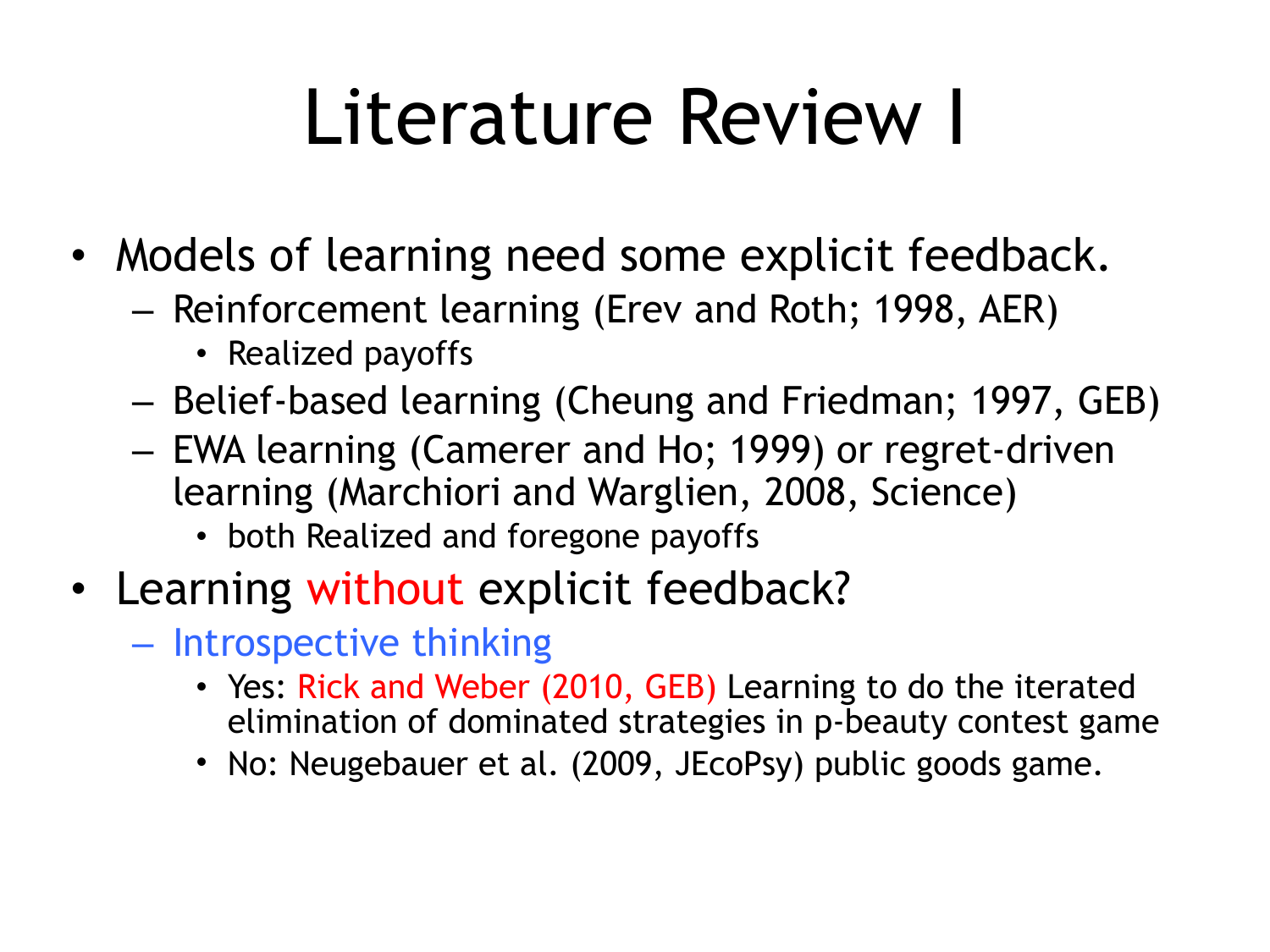# Literature Review II

- Meaningful learning (transfer of knowledge)
	- Generalization of experiences from one situation to a similar but different situation
		- Cooper and Kagel (2003, AER; 2008, ET)
			- signaling game
			- Providing context helps
			- Having a pair of subjects discuss their choices between themselves helps.
		- Rick and Weber (2010, GEB)
			- Withholding immediate feedback promotes meaningful learning.
		- Haruvy and Stahl (2012, GEB)
			- dominance solvable games
			- a rule learning model (Stahl; 1996, GEB)